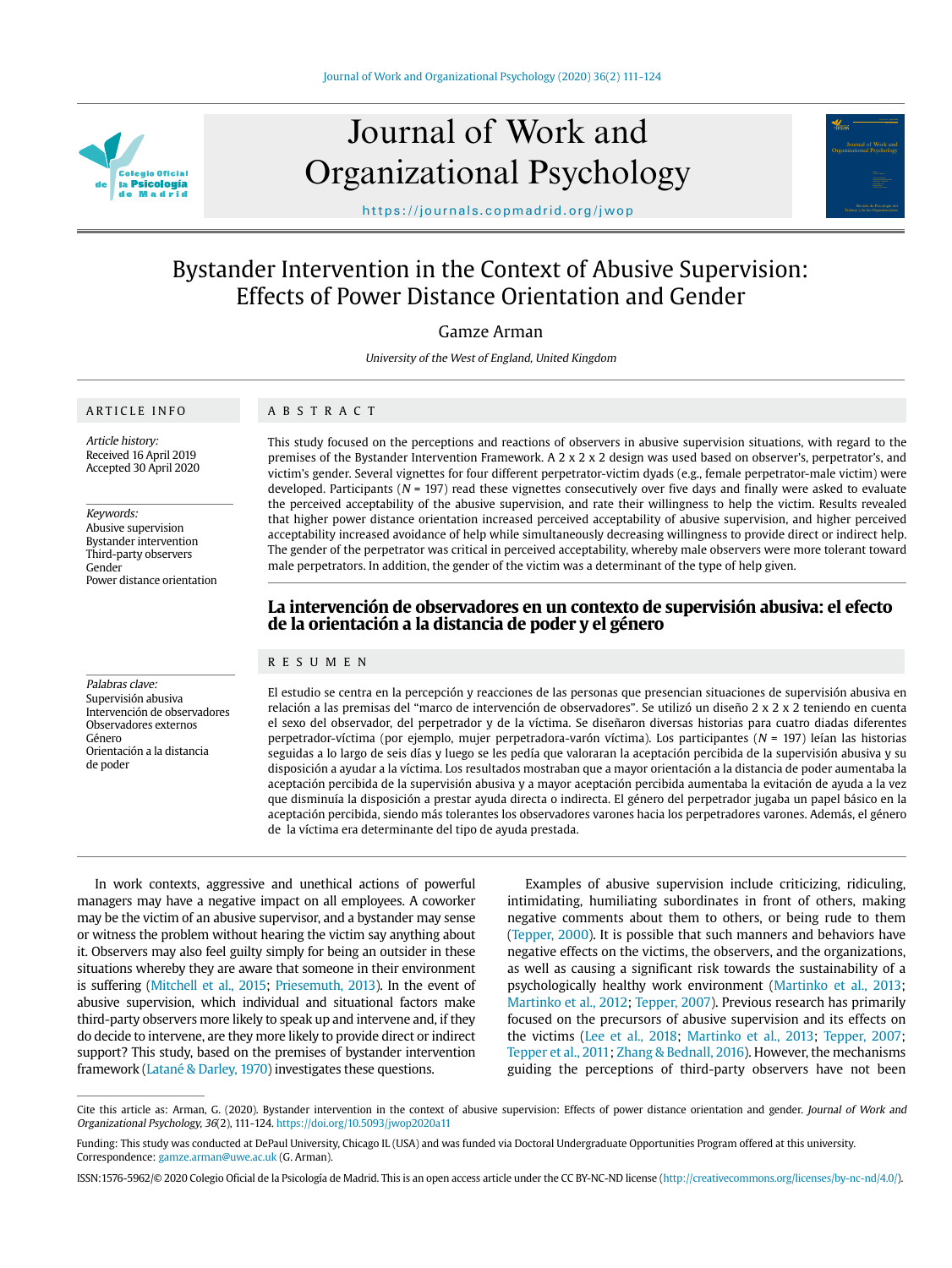studied adequately, and observers' reactions, as governed by their perceptions may, in fact, be crucial factors for discouraging such unethical behaviors in the work context (D'Cruz & Noronha, 2011; van Heugten, 2011).

The perception of observers may be governed by several contextual factors such as the online vs. offline nature of bullying or bystanders' relationship with the victim (Coyne et al., 2019) and the ethical climate prevalent in the organization (Bulutlar & Oz, 2009). These perceptions are important for three main reasons. First, though observers are not the targets of the abuse, they witness the abuse as well as its negative effects on the victims. It is possible that witnessing such situations may lead to feelings of vicarious abusive supervision, which may then impact observers negatively. These negative effects mainly depend on how observers perceive the situation (Haggard et al., 2011; Harris et al., 2013). Second, how observers perceive the situation may govern their decision-making process, which in turn will lead them towards supporting (or not supporting) the victim. Support from an observer may reduce the loneliness of victims and also encourage the victim to take part against the perpetrators. In addition, observers' voices may have a deterrent effect on perpetrators by showing them that victims are not alone. Third, caring for others, i.e., having concern for the well-being of others, is a component of ethical climate (Martin & Cullen, 2006), and observers may impact this climate positively via their caring behaviors targeting the victims, which are likely to be guided by their perceptions. In short, observers have the capacity to serve as change agents (van Heugten, 2011) and contribute to the tackling of abusive behaviors in work settings (D'Cruz & Noronha, 2011).

This study examines observers' decision-making processes in the event of abusive supervision based on the premises of the Bystander Intervention Framework (Latané & Darley, 1970). The five stages of the framework were used to conceptualize the steps of the decision-making process observers go through in their ways to decide whether to help (or not help) victims of abusive supervision in their work contexts. Each stage will be explained in detail with regard to relevant study hypotheses. Specifically, it was posited that after the initial noticing stage, the second stage – interpretation (i.e., perceived acceptability of abusive supervision) – is influenced by three factors: (i) observers' power distance orientation, (ii) situational factors such as gender of the perpetrator and the observer, and (iii) interaction between these factors. Power distance orientation of observers is predicted to be a crucial factor, as abusive supervision is a condition that arises from the exertion of legitimate power (French & Raven, 1959) held by supervisors in an unethical way. Thus, abusive supervision emerges as a power issue (Tepper, 2007; Tepper et al., 2009), whereby perpetrators may use abusive supervision as a conduit to gain greater status ( $Hu & Liu$ , 2017). As a result, the conceptualization of power by observers is a significant factor which can be examined through observers' power distance orientations (Lian et al., 2012; Lin et al., 2013; Wang et al., 2012). It is also argued that gender is an important factor which accompanies power distance orientation in the perception of injustice situations (Lee et al., 2000).

The few previous studies on bystanders' perceptions and role in abusive supervision have either focused on the sole effects of personal values such as power distance orientation (Lian et al., 2012; Lin et al., 2013; Wang et al., 2012) or gender variables such as the gender of the victim (Ouyang et al., 2015; Wang et al., 2016). However, given the complexity of interactions between personal and situational variables in real life situations, the Bystander Intervention Framework (Latané & Darley, 1970) in the abusive supervision context should be studied through methods which allow for assessment of these relationships. With this purpose, this study was conducted using an experimental design allowing for the control of the effects of two key gender-related variables: gender of the perpetrator and gender of the victim. Any other situational variables (e.g., specific behaviors of the perpetrator, coworkers of the victim, organizational context, etc.) were kept constant for each observer. Given the paucity of research focusing on interrelated roles of power distance orientation and gender variables in the perceptions and reactions of observers in abusive supervision situations, the results of this study are expected to contribute to the literature by providing a theoretical explanation for the direct/ indirect action versus inaction of the observers.

# **Stage 1: Noticing the Situation**

The first stage in the Bystander Intervention Framework is defined as the phase of noticing an unusual situation. In this phase, observers witness a situation and recognize there is a problem, which may cause harm to the victim (Latané & Darley, 1970). Abusive supervision is defined and measured as a perception, meaning the subordinate's (or victim's) perception of the situation is used as the basis for labeling the situation as an abusive supervision case (Martinko et al., 2013; Tepper, 2000). Similarly, the perception of observers is critical for the labeling of the situation. In line with the first expected stage of the bystander intervention model, it was expected that participants would notice that the superior in the case was abusing his/her subordinate.

Hypothesis 1: The majority of participants will notice that the supervisor is abusing her/his subordinate.

# **Stage 2: Interpretation of the Situation**

After noticing the situation, in the second stage of the Bystander Intervention Framework (Latané & Darley, 1970) it is predicted that observers will interpret the situation and decide if it is a situation which needs intervention. In this model, if the situation is perceived as an emergency, it is predicted that bystanders are more likely to provide help. Previous research revealed that there are varying factors which influence observers' perception of risky situations. These factors can be personal, such as observers' moral identity (Mitchell et al., 2015) and attribution styles (Martinko et al., 2012), or situational, such as the presence of other observers ("diffusion of responsibility"; Darley & Latané, 1968). Two factors appear to be critical in the abusive supervision context: observers' power distance orientation (as a personal factor) and the match between genders of observer and victim (as a situational factor). It is predicted that these factors will impact observers' perception and interpretation of the situation in relation to each other.

Previous studies have shown that the degree of power distance orientation in a given culture impacts perception of abusive supervision. For example, abusive supervision is perceived to be less acceptable in low power contexts, such as Australia (Khan, 2014) and the USA (Vogel et al., 2015), compared to high power distance contexts, such as Pakistan (Khan, 2014), Singapore and Taiwan (Vogel et al., 2015), and China (Pan & Lin, 2017). Similarly, people with high power distance orientation at individual level are expected to respect authority and be less likely to question it (Earley & Erez, 1997; Maznevski et al., 2002). Abusive supervision is a specific case which reflects a power-based relationship between supervisor and subordinate. Specifically, a supervisor's tendency to abuse his/her subordinates is grounded in his/her power over subordinates. Thus, abusive supervision serves as a sign of power play in an unethical way (Tepper, 2007; Tepper et al., 2009).

Previous studies on abusive supervision revealed that subordinates' power distance orientation impacts their perception of abusive supervision so that high power distance subordinates were less likely to perceive the situation to be unfair (Lian et al., 2012; Wang et al., 2012) and they were also less likely to suffer from the negative effects of abusive supervision on them (Lin et al., 2013). Given that the victim's power distance orientation may impact her/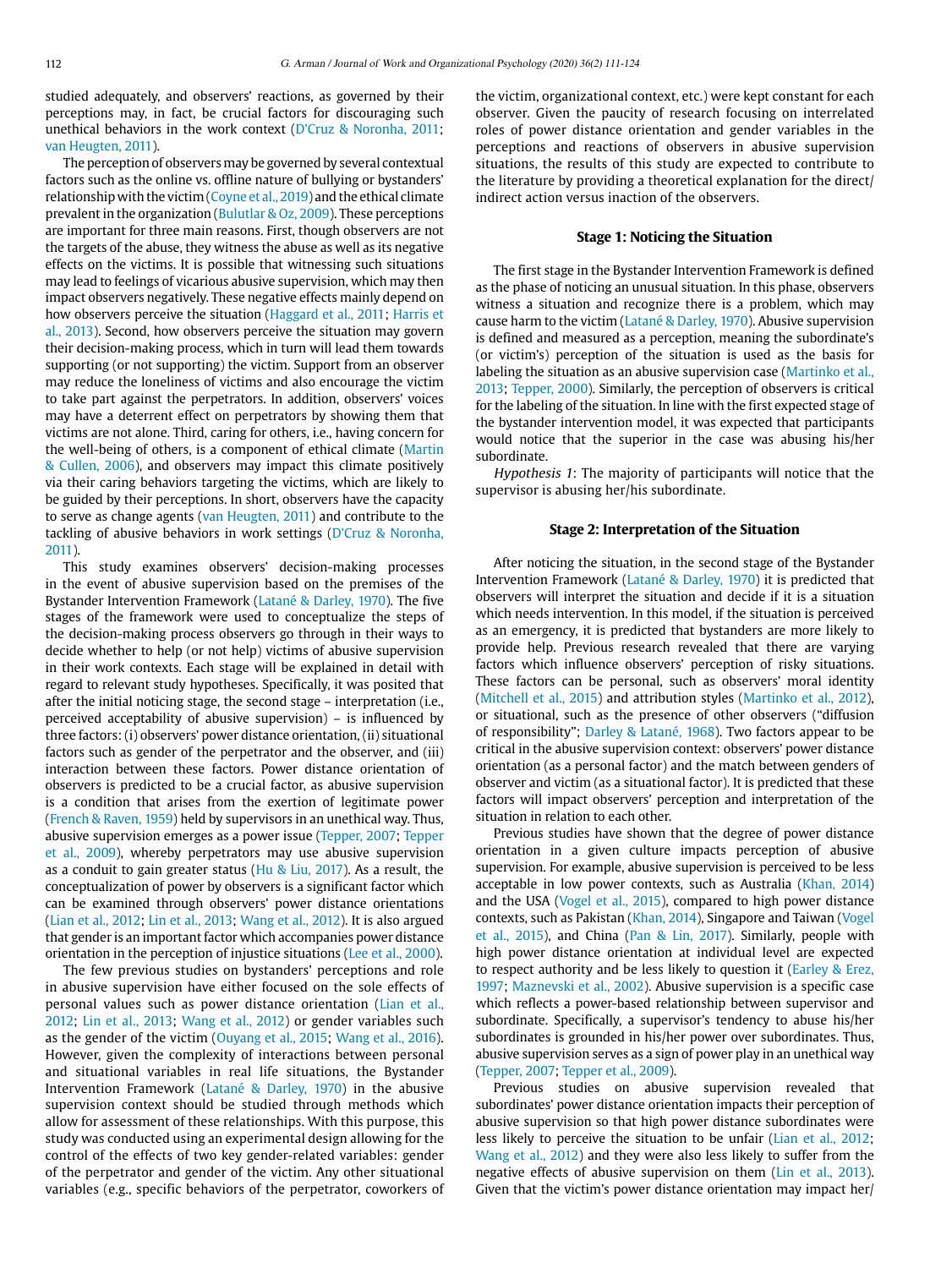his perception of abusive supervision, observers' perceptions could also be influenced by their own power distance orientations. Thus, observers with a high power distance orientation would be less likely to question the situation and be more likely to perceive the situation as an acceptable supervisor-subordinate relationship.

Hypothesis 2: Observers with a higher power distance orientation are more likely to perceive the abusive supervision situation as acceptable in comparison to observers with a lower power distance orientation.

Another predicted key issue in the perception of abusive supervision is gender. Gender, in relation to power distance orientation, is found to be a main determinant of perception of organizational situations which entail injustice against a certain person (Lee et al., 2000), such as bullying (Salin, 2011). The Social Identity Theory (Tajfel, 1974) states that people automatically categorize others as in- vs. out-group members based on perceived similarities or differences. This social categorization is followed by identification with in-group members, which results in feeling closer and being more tolerant toward them. The judgment of a certain type of behavior should therefore be examined in relation to the characteristics of the person displaying this behavior. It is predicted that the impact of power distance orientation on perceived acceptability of abusive supervision will depend on the match between genders of perpetrator and observer, so that perceived similarity to the power figure may strengthen the relationship as a result of the social identification process (Tajfel, 1974). Due to the perceived similarity to the power figure, observers would be less likely to question the negative behavior of this person, so that the effect of power distance orientation is expected to be stronger for male observer-male perpetrator and female observerfemale perpetrator dyads, in comparison to dyads where the genders do not match.

Hypothesis 3: The relationship between power distance orientation and perceived acceptability of abusive supervision is stronger when observer and perpetrator are of the same gender.

#### **Stage 3: Taking Responsibility**

In the third phase of the Bystander Intervention Framework (Latané & Darley, 1970), observers who interpret the situation as needing intervention must decide if they can or should take the responsibility for intervening. The Theory of Planned Behavior (Ajzen, 1991) states that attitudes predict intentions, and then those intentions predict actual behaviors. In the abusive supervision context, perceived acceptability of the situation may be the key attitude which impacts observers' willingness to help the victim either directly, by taking high personal risk, or indirectly, through taking minimum personal risk. Direct help requires active involvement of observers by, for example, informing the management or warning the perpetrator. Indirect help is often passive, meaning observers' do not need to shoulder the main responsibility. Encouraging the victim to take action is an example of indirect help (Darley & Batson, 1973; Pearce & Amato, 1980). In particular, higher levels of acceptability often decrease the desire for an observer to provide either direct or indirect help, and increase the desire to avoid interfering with the situation.

Hypothesis 4: Higher perceived acceptability (a) increases the likelihood of avoiding to support the victim, (b) decreases the likelihood of providing indirect support, and (c) decreases the likelihood of providing direct support to the victim.

In this study, regarding the perception of abusive behaviors, the gender of the perpetrator displaying such behaviors was examined; it was predicted that an observer-perpetrator gender match would be a significant factor (Hypothesis 3). In addition, it was predicted that the gender of the victim would be a determinant of observers' willingness to take action against the abusive supervision based on the Gender Schema Theory (Bem, 1981). This theory posits that women are perceived to be weaker than men, thus they need help, whereas men are perceived to be strong and tough and able to solve their own problems. The concept of benevolent sexism, included in the Ambivalent Sexism Theory (Glick & Fiske, 1996), also states that both men and women perceive women to be more vulnerable and prefer to provide more help to them compared to providing help to men, so that, for example, people are more likely to believe that women should be rescued before men in a disaster. Previous literature also shows that women receive more help than men (Eagly & Crowley, 1986). A victim's gender was also found to be a strong predictor of helping behavior in bullying and mobbing, whereby female victims were more likely to receive help from observers (Salin, 2011). Therefore, in abusive supervision cases, observers' tendencies toward avoiding intervention are predicted to be higher for male victims, compared to female victims.

Hypothesis 5: Observers' tendencies to avoid providing support to the victim are higher for male victims, compared to female victims.

# **Stage 4: Deciding How to Help**

In the final stages of the Bystander Intervention Framework (Latané & Darley, 1970), observers who feel they can take responsibility decide on the type of help they can provide. Types of help can be conceptualized as direct or indirect (Darley & Batson, 1973; Pearce & Amato, 1980). As a further consequence of benevolent sexism (Glick & Fiske, 1997), observers' preference to provide direct or indirect help may be influenced by gender of the victim. Observers may be more likely to take a risk if the victim is female, as females are generally perceived as being weaker, and this means that providing direct help entails a higher risk for the bystander. The type of help which is often afforded to male victims is primarily indirect, as males are generally viewed as having the courage and power to take care of themselves, meaning that observers are more likely to take a risk when the victim is female. In summary, it is expected that the impact of perceived acceptability on tendencies to help is dependent on the gender of the victim, meaning that female victims are more likely to receive direct help and male victims are more likely to receive indirect help.

Hypothesis 6: The effect of perceived acceptability (a) on direct help will be stronger for female victims, (b) whereas its effect on indirect help will be stronger for male victims.



**Figure 1.** The Model of Hypothesized Relationships.

# **Stage 5: Providing Help**

In the original framework, Latané and Darley (1970) argue that observers who reach stage four and decide on the type of help they can provide are quite likely to get involved and provide help to the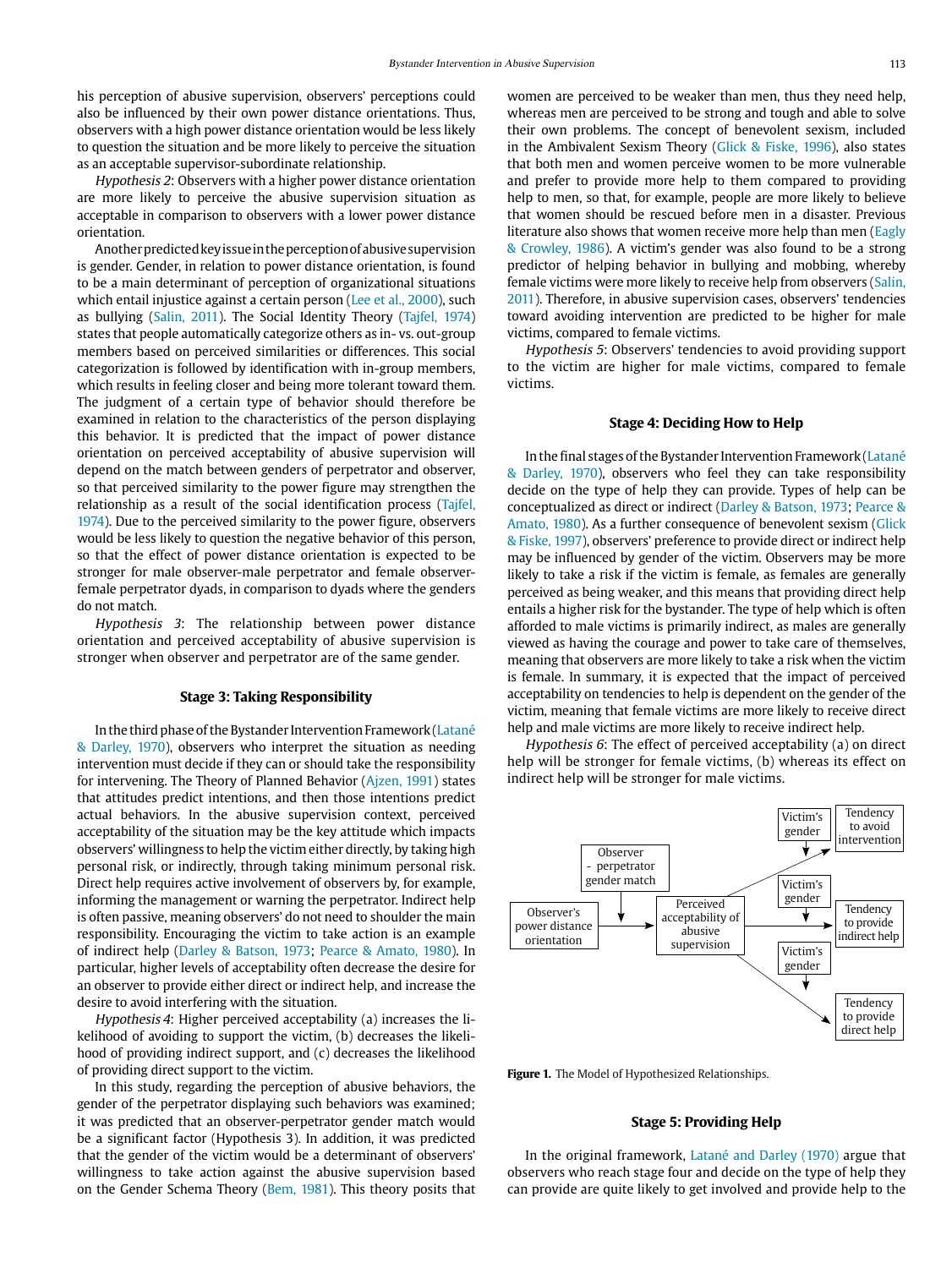victim in the situation. This assumption is also consistent with the Theory of Planned Behavior (Ajzen, 1991), which states that intentions are strong predictors of actual behaviors. Therefore, although actual behaviors in real-life settings were beyond the scope of the present study due to the experimental design, intentions prove to be strong indicators of actual helping behavior.

# **Method**

#### **Design and Procedure**

The experimental procedure took one week, where participants received a total of six e-mails from Monday until Saturday, with the final requirements which had to be completed in two days (due the following Monday morning). Data collection took place over a total of one year. During the period of data collection, each week started with a maximum of 20 participants. On Monday, first participants signed the informed consent form, responded to demographics questions, and filled out the power distance orientation scale. Afterward, each participant was randomly assigned to one of the dyadic conditions: (i) female perpetrator-female victim, (ii) female perpetrator-male victim, (iii) male perpetrator-female victim, (iv) male perpetratormale victim. Participants read a paragraph introducing the characters, consistent with their condition (i.e., supervisor/perpetrator, subordinate/victim and two other coworkers which were the same across different conditions) and the organization (a hypothetical hotel). After reading the paragraph, participants responded to a multiple-choice quiz question based on that information. (Please see Material and Measures for details about the content.)

During the rest of the week, participants continued receiving e-mails including links to the vignettes once a day about the particular supervisor-subordinate dyad condition they were randomly assigned to. On those days, the participants read one neutral and one abusive supervision vignette in a randomized order and then responded to a multiple-choice quiz question about the content. Conditional on completing the previous day's requirements, e-mails containing links for the vignettes were sent by 9 a.m. each day, and mini-quizzes were open until 11 p.m. on that night from Monday until Friday. The quiz scores were evaluated cumulatively during data analysis so that falsehood of an answer was not a reason for dropping participants from the study. Participants kept receiving new e-mails as long as they responded to the quizzes.

**Table 1.** Summary of the Experimental Procedure

| Day             | Tasks                                                    |
|-----------------|----------------------------------------------------------|
| 1               | Demographics                                             |
|                 | Power distance orientation scale                         |
|                 | Introductory information about the department and people |
|                 | Between-subjects design – random assignment to:          |
|                 | Condition 1: Jane abusing Tina (female -female)          |
|                 | Condition 2: Jane abusing Peter (female-male)            |
|                 | Condition 3: Tim abusing Tina (male-female)              |
|                 | Condition 4: Tim abusing Peter (male-male)               |
|                 | Quiz 1                                                   |
| $2 - 3 - 4 - 5$ | Vignettes (in randomized order)                          |
| (everyday)      | Neutral vignette                                         |
|                 | Abusive supervision vignette                             |
|                 | Daily Quiz                                               |
| 6               | Perceived acceptability of abusive supervision scale     |
|                 | Willingness to support the victims scale                 |
|                 | Recognition of the situation                             |

After finishing all the requirements, i.e., completing the questionnaire and reading the basic information about the characters on the first day, reading one neutral and one abusive supervision vignette on the following four days (eight vignettes in total), and responding to daily quizzes (five in total, one per day), participants received an e-mail containing the link to the final questionnaire. The final questionnaire, involving perceived acceptability and willingness to help scales, was sent on Saturday morning, and had to be filled out by 9 a.m. at the latest on Monday morning, before the start of the new round of data collection. All emails were sent through the university's online experiment system to ensure anonymity for research participants so that we had only access to the System IDs of participants, which could not be tied to any personal information (see Table 1 for summary of the experimental procedure).

# **Participants**

A total of 441 participants, who were recruited from the student subject pool of an American university, enrolled in the study. Due to the demanding nature of the one-week long procedure, only 207 participants completed all the requirements of the study, with an attrition rate of 53.1%. Those 207 participants received full credits and others received partial credits for their contribution. Three out of five was set as the cutoff point for cumulative quiz scores, and ten of the 207 participants were excluded from analyses due to low scores. Thus, the final sample size was 197, consisting of 42 male and 155 female participants, with a mean age of 20.29 (SD = 3.31). More than half of the participants (53.3%) defined their race as White, followed by Hispanic (18.8%), White non-Hispanic (11.7 %), African American (7.1%), Asian Pacific Islander (5.6%) and other races (3.6%). Other demographics showed that almost half of the participants were freshmen in college (47.2%), followed by sophomores (24.9%), juniors (20.8%), and seniors (7.1%). Finally, the majority of the participants (89.4 %) had full-time or part-time work experience.

#### **Material and Measures**

**Vignettes.** The vignettes were developed for this study and were reviewed by an expert. Pilot testing also did not reveal any problems. As explained previously, vignettes were shared for four consecutive days, each describing a series of day-to-day activities of the previously mentioned characters. Each vignette focused primarily on the relationship between the specific dyad either in the presence or absence of other employees. A total of eight vignettes were developed consisting of four neutral interactions and four interactions involving abusive supervision behaviors in the workplace. The events involved in the vignettes took place in several contexts such as the subordinate's orientation on her/his first day at work, one-to-one communication between the dyad, monthly meetings attended by other employees, in absence of the subordinate (where the perpetrator was talking negatively about her/him), and in a regular office setting. Vignettes representing abusive supervision behaviors were developed based on Tepper's (2000) list of abusive supervision behaviors, such as "Tells me my thoughts or feelings are stupid", "Reminds me of my past mistakes and failures", and "Tells me I am incompetent." (see Appendix A).

**Demographic questions.** The demographics section, except for age, consisted of multiple choice questions: gender (male or female), race (White, Hispanic, White non-Hispanic, African American, Asian Pacific Islander, and other), work experience (full-time, part-time, both or none), and year in college (freshman, sophomore, junior or senior).

Power distance orientation. The scale developed by Earley and Erez (1997), consisting of eight items, was used to measure this construct ( $\alpha$  = .68). Items such as "In work-related matters, managers have a right to expect obedience from their subordinates" and "Employees should not express disagreements with their managers"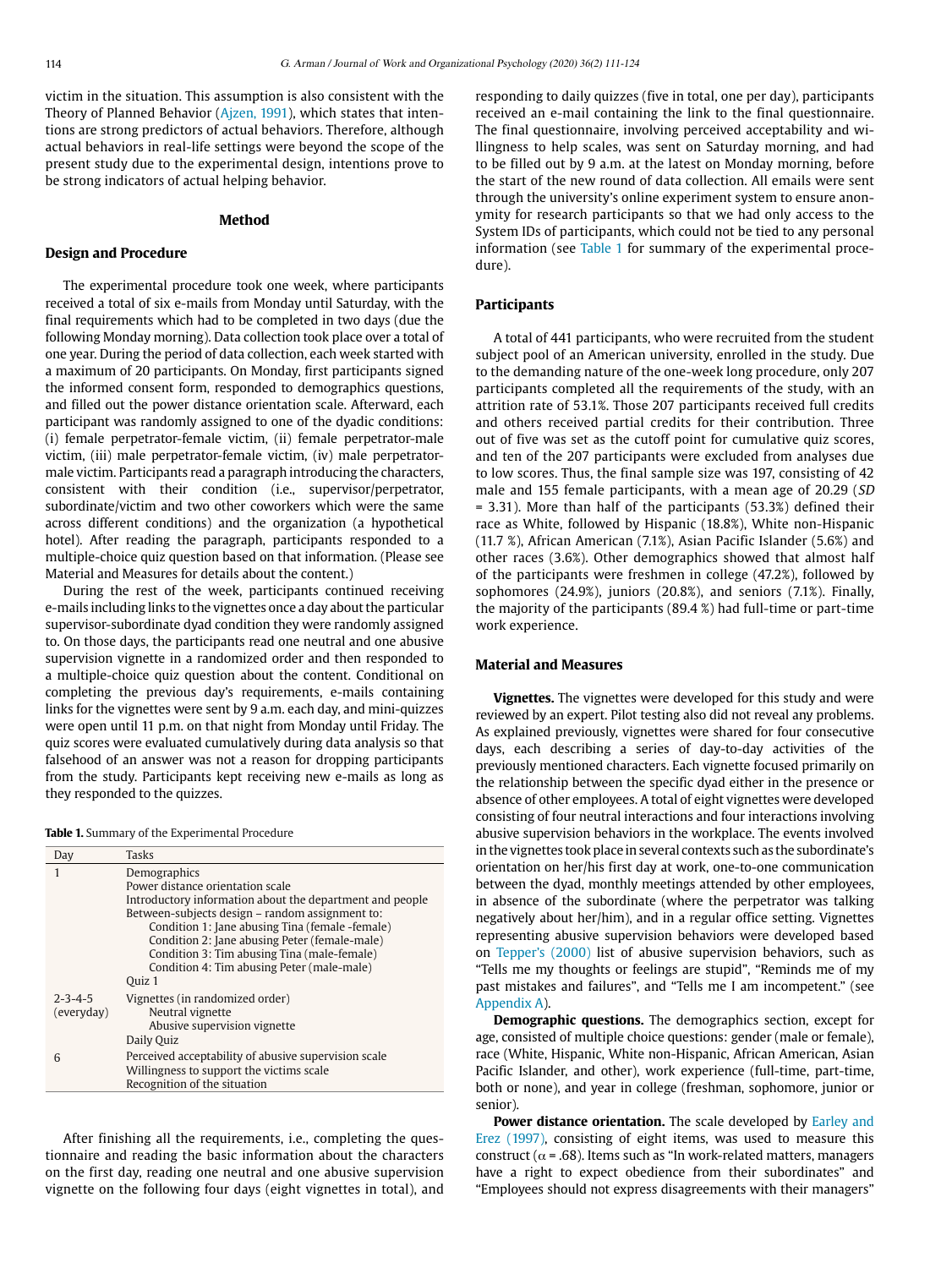| Table 2. Descriptive Statistics, Scale Reliability Scores, and Correlations for Study Variables |  |  |
|-------------------------------------------------------------------------------------------------|--|--|
|-------------------------------------------------------------------------------------------------|--|--|

| Measure                       | Mean | <b>SD</b> | $\alpha/r$               |                          |                          |                | 4                        |     |
|-------------------------------|------|-----------|--------------------------|--------------------------|--------------------------|----------------|--------------------------|-----|
| 1. Power distance orientation | 2.83 | 0.49      | .68                      | $\overline{\phantom{a}}$ |                          |                |                          |     |
| 2. Perceived acceptability    | 1.63 | 0.49      | .62                      | .19"                     | $\overline{\phantom{a}}$ |                |                          |     |
| 3. Direct help                | 4.91 | 0.96      | .58                      | $-.12$                   | $-33"$                   | $\overline{a}$ |                          |     |
| 4. Indirect help              | 5.15 | 1.03      | .63                      | $-.13$                   | $-34"$                   | .57"           | $\overline{\phantom{a}}$ |     |
| 5. Avoidance                  | 3.62 | 1.39      | $\overline{\phantom{a}}$ | $.21$ "                  | .31"                     | $-29"$         | $-43$                    |     |
| 6. Situation recognition      | 3.79 | 0.93      |                          | $-.14$                   | $-.21$ <sup>**</sup>     | .34"           | .26"                     | .01 |

 $Note\ N = 197$ 

\*\* $p$  < .01 (2-tailed).

were rated on a scale ranging from one (strongly disagree) to five (strongly agree). A total score based on the mean of item scores was calculated, where higher scores indicated higher power distance orientation.

**Daily quizzes.** Participants were required to read vignettes on days 1 through 5. After this, they were given a multiple choice quiz question. Each question was designed to measure participants' comprehension of the material. There were a total of five quizzes. A total quiz score was calculated for each participant based on the number of correct answers. A minimum cut-off point was put in place at a score of three, and then used as a criterion to exclude some of the participants from data analyses.

Perceived acceptability of abusive supervision. Due to lack of any scales that tapped into this construct, this scale was developed during this research design. The first version of the scale consisted of seven items. However, two items were eliminated during factor analysis (revealing a single-factor structure) and item analysis for improving scale reliability. The final scale used for analyses consisted of five items ( $\alpha$  = .62). After reversing one item, mean score was calculated, where a higher score indicated a higher perceived acceptability. (See Appendix B).

**Helping preferences.** The helping preferences scale was developed during the research design, based on previous studies of observers' reactions to similar situations, such as mobbing or sexual harassment. The first version of the scale consisted of seven items. However, two items were removed during factor analysis and the final scale used for analyses consisted of six items, two measuring direct help ( $r = .58$ ), three measuring indirect help ( $\alpha = .63$ ), and one measuring avoidance of helping. All the items were evaluated with regard to the same instruction: "Please indicate your likelihood to engage in the following behaviors, if you were one of [victim's name] coworkers.", on a scale ranging from 1 (extremely unlikely) to 7 (extremely likely). (See Appendix C).

**Recognition of the situation.** A last direct question was included in the questionnaire: "[Perpetrator's name] is an abusive supervisor." Participants rated this item on a scale ranging from 1 (strongly disagree) to 5 (strongly agree).

#### **Results**

#### **Descriptives**

Descriptive statistics and correlations were examined before hypothesis testing (see Table 2). Correlational trends showed that perceived acceptability correlated significantly with all key variables; the coefficients were positive for perceived acceptability and avoidance and negative for direct help, indirect help, and recognition of the situation, in line with the proposed relationships. One-way analysis of variance (ANOVA) was conducted to examine the impact of having work experience (full-time, part-time or both vs. none) on the continuous study variables and results revealed that having work experience had no significant effects on power distance orientation,  $F(1, 195) = .438$ ,  $p = .509$ ; perceived acceptability,  $F(1, 195) = 1.841$ ,  $p = 1.841$ = .176; direct help,  $F(1, 195)$  = .011,  $p$  = .915; indirect help,  $F(1, 195)$  = 1.117,  $p = 0.292$ ; avoidance,  $F(1, 195) = 3.475$ ,  $p = 0.064$ ; and recognition of the situation,  $F(1, 162) = 1.861$ ,  $p = .174$ . Further analyses were conducted for examining the impact of gender, specifically due to the imbalanced distribution of male and female participants. Partial correlations showed that the distribution of significant vs. insignificant correlation coefficients did not change when gender was controlled for. Similarly, the values of the coefficients also remained at very similar levels (see Table 3).

**Table 3.** Partial Correlations for Study Variables Controlling for Gender of the Observer

| Measure                       |               |        |        |        |     |
|-------------------------------|---------------|--------|--------|--------|-----|
| 1. Power distance orientation |               |        |        |        |     |
| 2. Perceived acceptability    | $.18^{\circ}$ |        |        |        |     |
| 3. Direct help                | $-12$         | $-35"$ |        |        |     |
| 4. Indirect help              | $-12.$        | $-36"$ | .60"   |        |     |
| 5. Avoidance                  | $19^{\circ}$  | $-31$  | $-29"$ | $-44"$ |     |
| 6. Situation recognition      | $-12.$        | - 20"  | 34"    | 26"    | -03 |
|                               |               |        |        |        |     |

Note.  $N = 197$ .

 $p$  < .01 (2-tailed).

Mean values relevant to the proposed relationships were also examined. First, the perceived acceptability scores reported by male and female observers for male vs. female perpetrators were examined (see Table 4). The highest scores were obtained for male observer-male perpetrator condition ( $M = 1.97$ ,  $SD = 0.55$ ), whereas the lowest score was obtained for female observer-male perpetrator condition ( $M = 1.51$ ,  $SD = 0.46$ ). Comparison of helping scores for male versus female victim conditions (Table 5) showed that for both types of victims mean values were highest for tendency to provide indirect help ( $M_{\text{FemaleVictim}}$  = 5.20, *SD* = 1.04;  $M_{\text{MaleVictim}}$  = 5.08, *SD* = 1.03) and none of the help-related variables were significantly different in the comparison of male versus female victim situations.

**Table 4.** Mean Values for Perceived Acceptability for Different Observer-Perpetrator Conditions

|                         | Female perpetrator          |                           | Male perpetrator            |                           |  |
|-------------------------|-----------------------------|---------------------------|-----------------------------|---------------------------|--|
|                         | Female observer<br>$n = 71$ | Male observer<br>$n = 21$ | Female observer<br>$n = 84$ | Male observer<br>$n = 21$ |  |
| Perceived Acceptability | 1.65(0.51)                  | 1.67(0.36)                | 1.51(0.46)                  | 1.97(0.55)                |  |
|                         | 1.61(0.51)                  |                           | 1.63(0.49)                  |                           |  |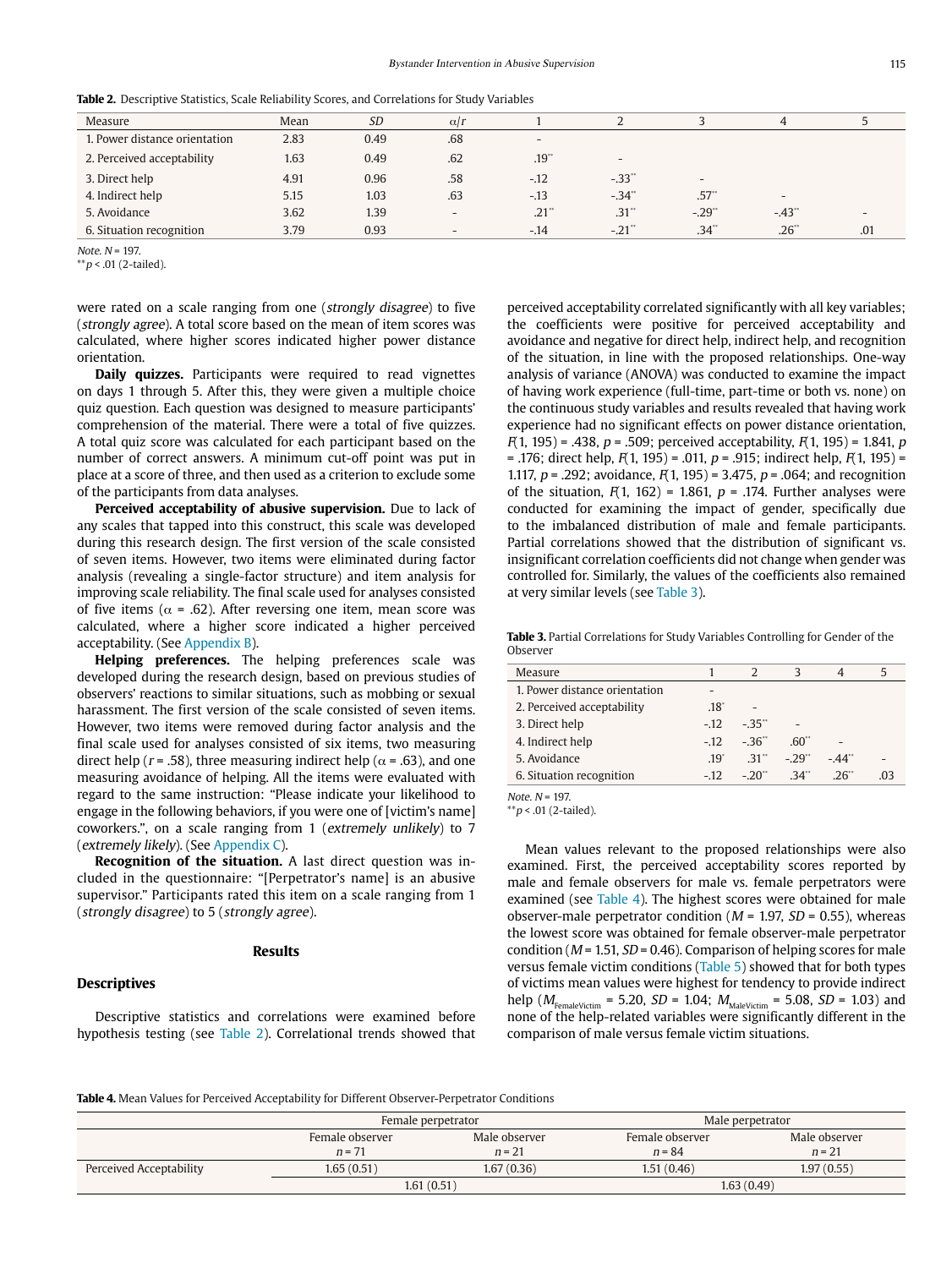# **Hypothesis Testing**

In order to test the hypotheses, several statistical analyses were conducted. First, the percentages of participants based on their responses on recognition of the situation as a case of abusive supervision were compared via chi-square (Hypothesis 1). Second, a path analysis was conducted to test the model suggesting that power distance orientation predicts perceived acceptability of the situation (Hypothesis 2) and perceived acceptability predicts observers' intention to help (Hypotheses 4). Third, the same model was tested separately for male and female victim conditions to see differences (moderation effects) in helping-related variables via parallel testing (Hypotheses 5 and 6). Finally, a two-way ANOVA was conducted to test main and interaction effects of genders of observer and perpetrator on perceived acceptability of abusive supervision.

**Table 5.** Mean Values, Standard Deviations, and t-tests for Helping Variables for Different Victim Conditions

|               | Female victim<br>$n = 106$ | Male victim<br>$n = 91$ | t-test   |      | p-value Cohen's d |
|---------------|----------------------------|-------------------------|----------|------|-------------------|
| Direct help   | 4.91(0.98)                 | 4.90(0.95)              | 0.055    | .956 | 0.010             |
| Indirect help | 5.20(1.04)                 | 5.08(1.03)              | 0.805    | 422  | 0.116             |
| Avoidance     | 3.59(1.41)                 | 3.66(1.38)              | $-0.288$ | .773 | 0.050             |

According to the first hypothesis, it was predicted that the majority of participants would notice that the supervisor was abusing her/his subordinate. Participants' rating of the relevant statement ("[Perpetrator' name] is an abusive supervisor") was analyzed and results revealed that 75.6% of the participants selected either strongly agree (17.1%) or agree (58.5 %) in their evaluation of this item, whereas 16.5% were indecisive, and 7.9% either disagreed (7.3%) or strongly disagreed (.6%). The percentage of those who accepted the situation as an abusive supervision situation (75.6%) was statistically compared to others' and the result of chi-square test was significant,  $\chi^2(1, N = 197) = 103.023$ ,  $p < .001$ . This finding revealed support for the first hypothesis, so that the majority of participants could confidently state that the supervisor was abusing her/his subordinate. Thus, the unusual situation was noticed by those participants, where only 7.9% of participants clearly rejected that the supervisor was abusive. This variable also had a significant negative correlation with perceived acceptability ( $r = -0.21$ ,  $p < 0.01$ ), which was expected based on the proposed relationships.

A path model was developed for hypothesis testing and was tested using MPlus software, using true correlations accounting for measurement error. In the original study model (see Figure 1), power distance orientation of observers was expected to predict their perceived acceptability of abusive supervision (Hypothesis 2), and this relationship was expected to be moderated by a match between genders of observer and perpetrator (Hypothesis 3). In the following steps of the model, a higher perceived acceptability was expected to increase the likelihood of avoiding to support the victim (Hypothesis 4a), and to decrease the likelihood of providing indirect support (Hypothesis 4b) and direct support to the victim (Hypothesis 4c). The variable representing observer-perpetrator gender match vs. mismatch was removed from the model due to imbalanced sample sizes in four conditions of observer-perpetrator gender combinations, limiting the statistical soundness of parallel testing (e.g., 21 male observers vs. 84 female observers for male perpetrators; see Table 4), so that Hypothesis 3 could not be tested via path modeling.

The model, including all direct and indirect relationships, was analyzed and the results revealed a good model fit with satisfactory indices based on criteria outlined by Kline (2010) and Hu and Bentler (1999), indicated by an insignificant chi-square value for the covariance matrix,  $\chi^2(21, N = 197) = 31.86$ ,  $p = .061$ ; an RMSEA value lower than .10 (RMSEA = .051, 90% CI [.000-.085]); a CFI value higher than .90 (CFI = .928); a TLI value close to 1 (TLI = .904); and an SRMR value less than .08 (SRMR = .065). Given the good model fit indices, coefficients for specific relationships were examined (see Figure 2 for coefficients). According to the results of path analysis, power distance orientation of observers predicts their perceived acceptability of abusive supervision ( $\beta$  =.19,  $p$  = .005), so that higher power distance leads to higher acceptability, consistent with Hypothesis 2. Moreover, higher perceived acceptability leads to a higher tendency to avoid intervention ( $\beta$  = .65,  $p$  = .001), and a lower tendency to provide direct support ( $\beta$  = -.59, p = .000), and indirect support ( $\beta$  = -.71, p = .000) to the victim. Thus, Hypotheses 2, 4a, 4b, and 4c were supported. The direct and indirect (mediated) relationships between power distance orientation and helping variables were examined via the procedure recommended by Baron and Kenny (1986). Results revealed that power distance orientation had no significant direct effect on direct help, indirect help, and avoidance, so that all the effects were mediated via perceived acceptability.



**Figure 2.** Path Analysis for the Whole Sample.  $*$  $p$  < .01.

The path model developed for testing Hypotheses 2 and 4 was later tested separately for male and female victim conditions to test relevant hypotheses stating moderation by gender of the victim. Specifically, the effect of perceived acceptability on avoidance (Hypothesis 5) and on indirect help (Hypothesis 6b) were predicted to be stronger for male victims, whereas its effect on direct help was predicted to be stronger for female victims (Hypothesis 6a). The first model included only female victim conditions ( $N = 106$ ) and model fit was satisfactory, based on the following indices:  $\chi^2(8, N = 101)$  = 14.242, p = .076; RMSEA = .086, 90 % CI [.000, .157]; CFI = .929; TLI = .866; and SRMR = .079. The second model was tested for male victim conditions only ( $N = 91$ ) and the model fit was satisfactory, based on the the following indices:  $\chi^2(8, N = 91) = 9.413$ ,  $p = .309$ ; RMSEA = .044, 90 % CI [.000, .135]; CFI = .978; TLI = .959; and SRMR = .064. In both models, the relationship between power distance orientation and perceived acceptability was significant,  $(\beta_{FemaleVictim})$ =.23,  $p = .026$ ;  $\beta_{\text{MaleVictim}} = .17$ ,  $p = .047$ ), consistent with the first model developed for hypothesis testing. Results for the relationships between perceived acceptability and help-related variables showed some variations, so that in female victim conditions higher perceived acceptability increased avoidance to help the victim ( $\beta$  = .77, p = .003), and decreased tendencies for providing indirect help to the victim ( $\beta$  = -.78,  $p$  = .000), and proving direct help to the victim ( $\beta$  = -.82,  $p = .000$ ). However, in male victim conditions, only the relationship between perceived acceptability and tendency to provide indirect help was significant ( $\beta$  = -.63,  $p$  = .006), where perceived acceptability decreased willingness to provide indirect help (Figure 3 and 4).

Comparison of avoidance scores for male ( $M = 3.66$ ,  $SD = 1.38$ ) vs. female victim ( $M = 3.59$ ,  $SD = 1.41$ ) conditions revealed insignificant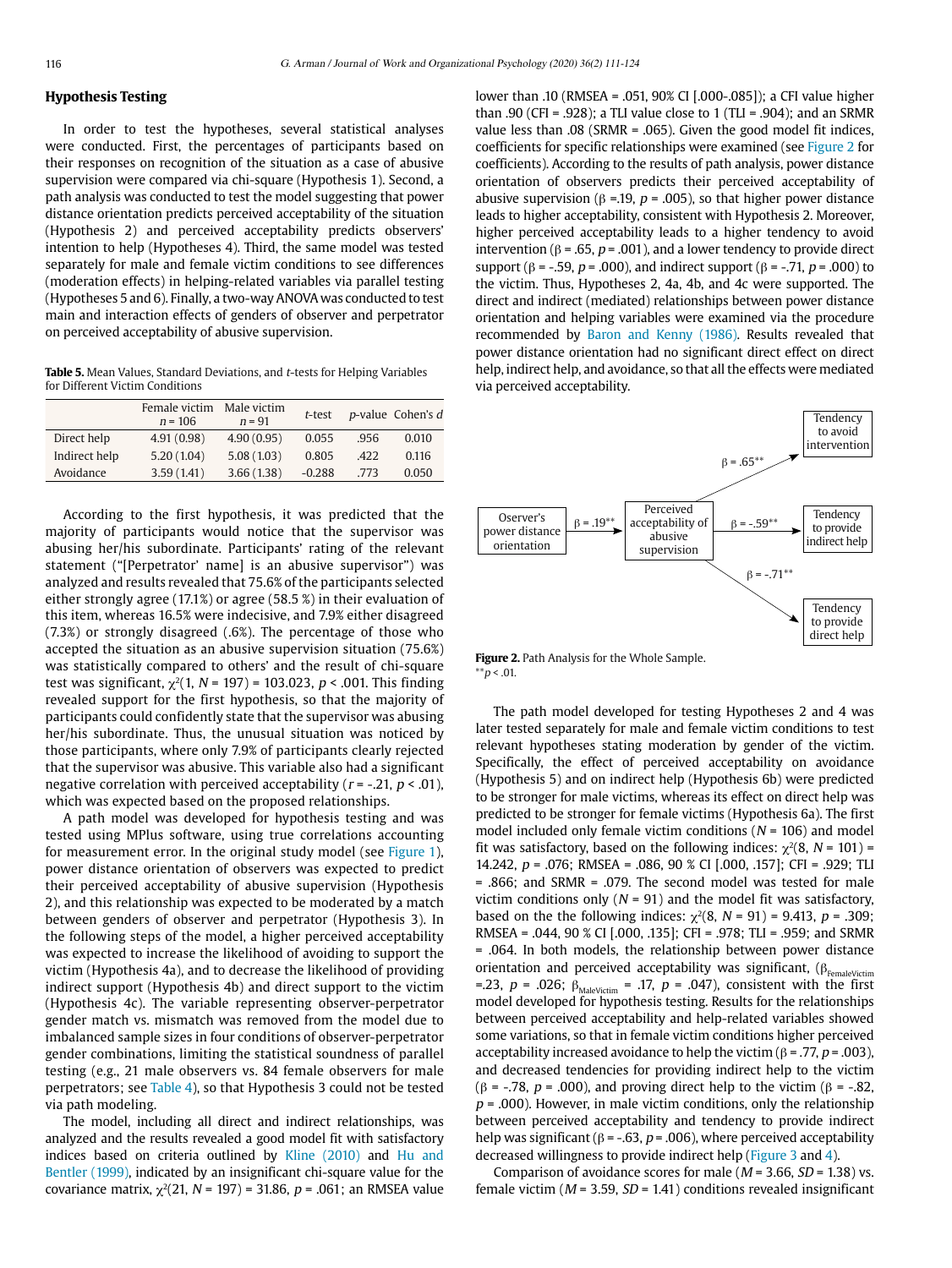results,  $t(168) = -0.288$ ,  $p = .773$ . Thus, Hypothesis 5 was not supported, since this effect was predicted to be stronger for male victims. Results of parallel testing suggested that for female victims, perceived acceptability was a significant factor in determining observers' willingness to support them (either directly or indirectly) or to avoid supporting them. For male victims, the effect of perceived acceptability on avoidance was insignificant ( $\beta$  = .47,  $p$  = .139), showing that it was only a factor explaining avoidance behaviors in female victim cases. Hypothesis 6a was supported since the negative effect of perceived acceptability on willingness to provide direct help was strong and significant for female victims ( $\beta$  = -.82, p = .000), whereas it was weak and insignificant for male victims  $(6 = -0.21, p = 0.21)$ .362). Contrary to Hypothesis 6b, the effect of perceived acceptability on indirect help was stronger for female victims ( $\beta$  = -.78, p = .000) in comparison to male victims ( $\beta$  = -.63, p = .006).







**Figure 4.** Path Analysis for Male Victims.  $*p < .05; **p < .01.$ 

Hypothesis 3 stated that the relationship between power distance orientation and perceived acceptability of abusive supervision is stronger when observer and perpetrator are of the same gender. As explained before, this moderation hypothesis could not be tested via parallel testing in path modeling due to the imbalanced sample sizes. The direct and interaction effects of observers' gender and victims' gender were examined separately via two-way ANOVA for exploratory purposes. In this analysis, the dependent variable was perceived acceptability of abusive supervision and the independent variables were perpetrator's gender, observer's gender, and their interaction. The results showed that perceived acceptability of abusive supervision was predicted by observers' gender,  $F(1, 193) = 8.434$ ,  $p = .004$ , and the interaction between perpetrator's and observer's gender,  $F(1, 1)$ 193) = 6.697,  $p = .010$  (see Table 4 for specific mean values). The interaction was further examined via a figure, where the impact of gender match on perceived acceptability was clearly illustrated for male observers, so that male abusive supervision by male perpetrators was perceived to be relatively acceptable especially by male observers, whereas perception of abusive behaviors by female perpetrators was relatively stable among male and female observers (see Figure 5).

#### **Exploratory Analyses**

The hypothesized relationships in the study focused on genders of perpetrator and observer in the analysis of perception of abusive behaviors, in relation to attitudes toward the power figure and the gender of the victim in the analysis of willingness to help the victim, in relation to attitudes toward male vs. female victims in need of help. Exploratory regression analyses were conducted with the purpose of analyzing the effects of the interaction of victims' and observers' genders on avoidance, direct help, and indirect help as three separate criterion variables. Predictors for all regression analyses were defined as perceived acceptability and four dummy coded variables for different observer-victim dyads: (i) female observer-female victim, (ii) male observer-male victim, (iii) female observer-male victim, and (iv) male observer-female victim. For these dummy-coded variables, all conditions other than the target condition were coded as zero, where the target variable was coded as 1.



**Figure 5.** Perceived Acceptability Scores for Different Observer and Perpetrator Conditions.

Multiple regression was calculated to predict avoidance to provide help based on the five variables (perceived acceptability and four dummy variables). A significant regression equation was found,  $F(4, 165) = 8.117$ ,  $p = .002$ ; however among all the variables, only perceived acceptability was found as a significant predictor ( $\beta$  = .306,  $p$  = .000), so that perceived acceptability increased avoidance to help. The regression equation for direct help was also significant,  $F(4, 164) = 6.299$ ,  $p = .000$ , and significant predictors were perceived acceptability ( $\beta$  = -.351, p = .000) and male observerfemale victim condition ( $\beta$  = .160,  $p$  = .042), so that higher perceived acceptability decreased willingness to help the victim directly, and male observers of abusive supervision situations where the victim was female were more likely to provide direct help in comparison to other dyadic conditions. Finally, the regression equation for indirect help was also significant,  $F(4, 192) = 7.462$ ,  $p = .000$ , and significant predictors were perceived acceptability ( $\beta$  = -.321, p = .000) and male observer-male victim condition ( $\beta$  = -.150,  $p$  = .037), so that a higher perceived acceptability decreased willingness to help the victim directly and male observers witnessing male victims being abused were less likely to provide indirect help.

#### **Discussion**

Results of the study shed light on the abusive supervision phenomenon based on observers' perception and potential intervention with regard to the stages of the Bystander Intervention Framework (Latané & Darley, 1970), consistent with the purpose of the study. Specific findings will be discussed in line with the five stages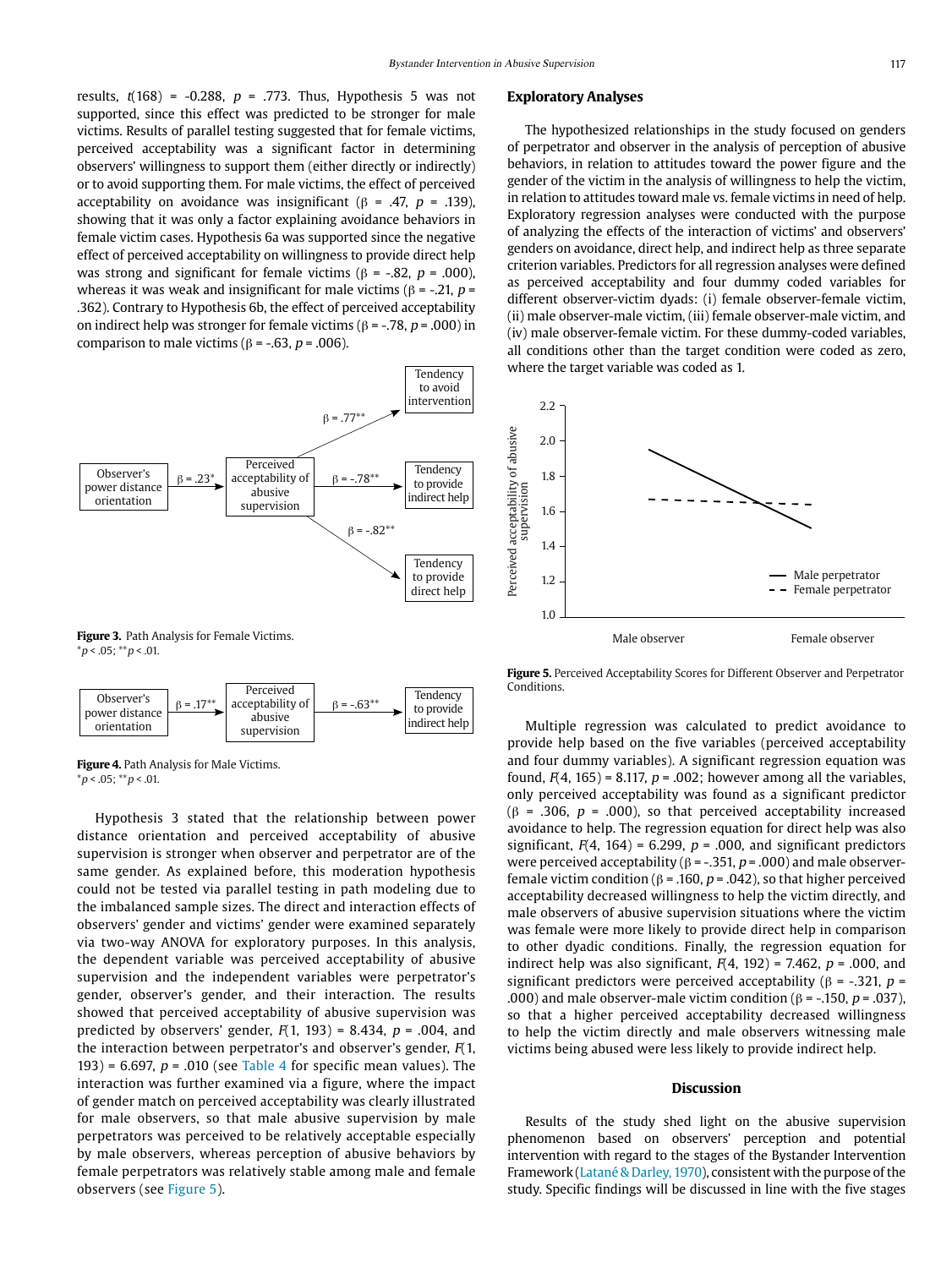of the framework, which were explained previously. At the first stage, observers were expected to notice the problematic situation and the majority of participants of the present study labeled the perpetrator as an "abusive supervisor", consistent with this expectation. Thus, they acknowledged the presence of a situation where a subordinate was being abused by his/her supervisor.

The second stage of the framework is concerned with the interpretation of the situation. Based on the results of the study, individual-level power distance orientation (Earley & Erez, 1997; Maznevski et al., 2002) of observers is one of the main determinants of perceived acceptability of the abusive supervision situation, consistent with studies focusing on perception of abusive supervision by victims (Lian et al., 2012; Wang et al., 2012). In sum, observers who were expecting a gap between the levels of power held by superiors vs. subordinates and who respected the authority of power figures were less likely to question the abusive supervision situation and more likely to perceive it to be acceptable.

As a second key variable in this stage, perpetrator's and observer's gender match played a role in the interpretation of the situation. As explained before, the hypothesized moderating effect of this match on power distance orientation could not be tested due to sample size issues. Nevertheless, the direct effect of gender match on perceived acceptability was clear, specifically for male observers, so that their tolerance was much higher for male perpetrators in comparison to female perpetrators. This finding can be explained via the Social Identity Theory (Tajfel, 1974), given that male observers were more tolerant toward abusive behaviors of their in-group members (male perpetrators) in comparison to out-group members (female perpetrators). The lack of a similar effect for female observers can be explained by findings of studies on women in management, which show that female employees are not more tolerant, and may be even harsher, in their judgments of female managers (Sheppard & Aquino, 2013), lacking a spirit of "sisterhood" (Mavin, 2006).

In the third stage of the framework, observers decide if they should take responsibility or not. In line with the relevant hypothesis, perceived acceptability of abusive supervision appeared to be a determinant of taking action so that participants who perceived the situation to be more acceptable were more likely to avoid intervention, while the ones who perceived the situation to be less acceptable were more likely to provide help to victims, direct or indirectly. Contrary to the hypothesis, male victims were not less likely to receive help, in comparison to female victims, so that observers' levels of likelihood for avoiding intervention were in similar levels for male vs. female victims. However, the effect of perceived acceptability on avoidance was not significant for male victim conditions, indicating that there might be other factors impacting observers' willingness to help male victims. For example, the degree of benevolent sexism (Glick & Fiske, 1997) may play a role, given that high benevolent sexism tendencies induce protection of women rather than men.

In the fourth stage, observers who are willing to help are expected to decide on how to support the victim. In the present study, a distinction between direct vs. indirect helping behaviors was made and the results revealed that a victim's gender impacted the effect of perceived acceptability on tendencies toward supporting the victim directly or indirectly. The effect was strong and significant for female victims, whereas it was weak and insignificant for male victims. Thus, whether one witnesses a male or female coworker being abused makes a difference in that female victims are likely to receive direct help from observers, whereas male victims are not likely to receive direct help, regardless of the level of perceived acceptability. This finding was consistent with hypothesized relationships based on premises of the concept of benevolent sexism (Glick & Fiske, 1997). Specifically, female victims might be more likely to be perceived as weak by observers and helping them directly probably does not seem so much of a threat to social order, whereas male victims deserve indirect help only, given that they can/should protect themselves, and providing direct help may be seen as a threat to their masculine image. The impact of perceived acceptability on willingness to help the victim was also stronger for female victims, in comparison to male victims, but it did not lose its significance in male victim conditions, contrary to the case of direct help. Based on the results of exploratory analyses, among the four conditions representing different observer-victim dyads, in the analysis of direct help only male observers of female victim conditions had the tendency to provide help, whereas in the analysis of indirect help male observers of male victim conditions had a lower tendency to provide help. Thus, an observer's gender may play a role here as well, though these comparisons should be interpreted cautiously due to the imbalanced sample sizes in the four different dyadic conditions.

In the final stage of the Bystander Intervention Framework, tendencies toward helping and avoiding intervention are expected to translate into actual behaviors, consistent with the Theory of Planned Behavior (Ajzen, 1991). Due to the scope and design of this study, this final stage could not be tested with this sample.

#### **Theoretical Implications**

The previous studies on perception of abusive supervision by third-party observers examined several components of an observer's role in these situations, focusing mainly on observers' characteristics determining their perceptions (e.g., Lian et al., 2012; Wang et al., 2015; Wang et al., 2012), without any underlying comprehensive theory. However, adopting a well-established theory may help us understand the decision making process better with a comprehensive approach. The Bystander Intervention Framework (Latané & Darley, 1970) has been applied to several contexts before, such as bullying in schools (Polanin et al., 2012) and sexual violence in different contexts (McMahon & Banyard, 2012). This study represents the first attempt for applying this framework to abusive supervision situations, and the results suggest that using this approach may enrich our comprehension of third-party observers' experiences in abusive supervision cases, e.g., based on gender-based perceptions and personal orientations such as power distance. Utilization of this framework as a basis for examining an observer's role and involvement in abusive supervision may guide further research on this topic, via experimental or field studies.

#### **Methodological Implications**

A major strength of this study was research methodology. The experimental design used in this study is not a frequently used method and it serves as an alternative to cross-sectional studies where participants are expected to read one vignette and respond to several questions, based on their judgments immediately after reading the vignette. This study, due to its extensive nature, gave participants the chance to form impressions over a one-week period, with regard to several incidents including both abusive supervision and neutral incidents. This method also provides the opportunity to control for several factors, such as the number of bystanders (Latané & Darley, 1970), which may impact perceptions of bystanders. Despite the strong design characteristics, the methodology was under risk due to low scale reliabilities, indicating that there is need for good measures for examining observer perceptions. Thus, as another implication, the scales used in this study may guide further efforts for developing sound scales for measuring acceptability of abusive supervision and willingness to help the victims.

#### **Practical Implications**

Based on results of the present study, three key lessons can be drawn for practice. First, organizations should be careful about power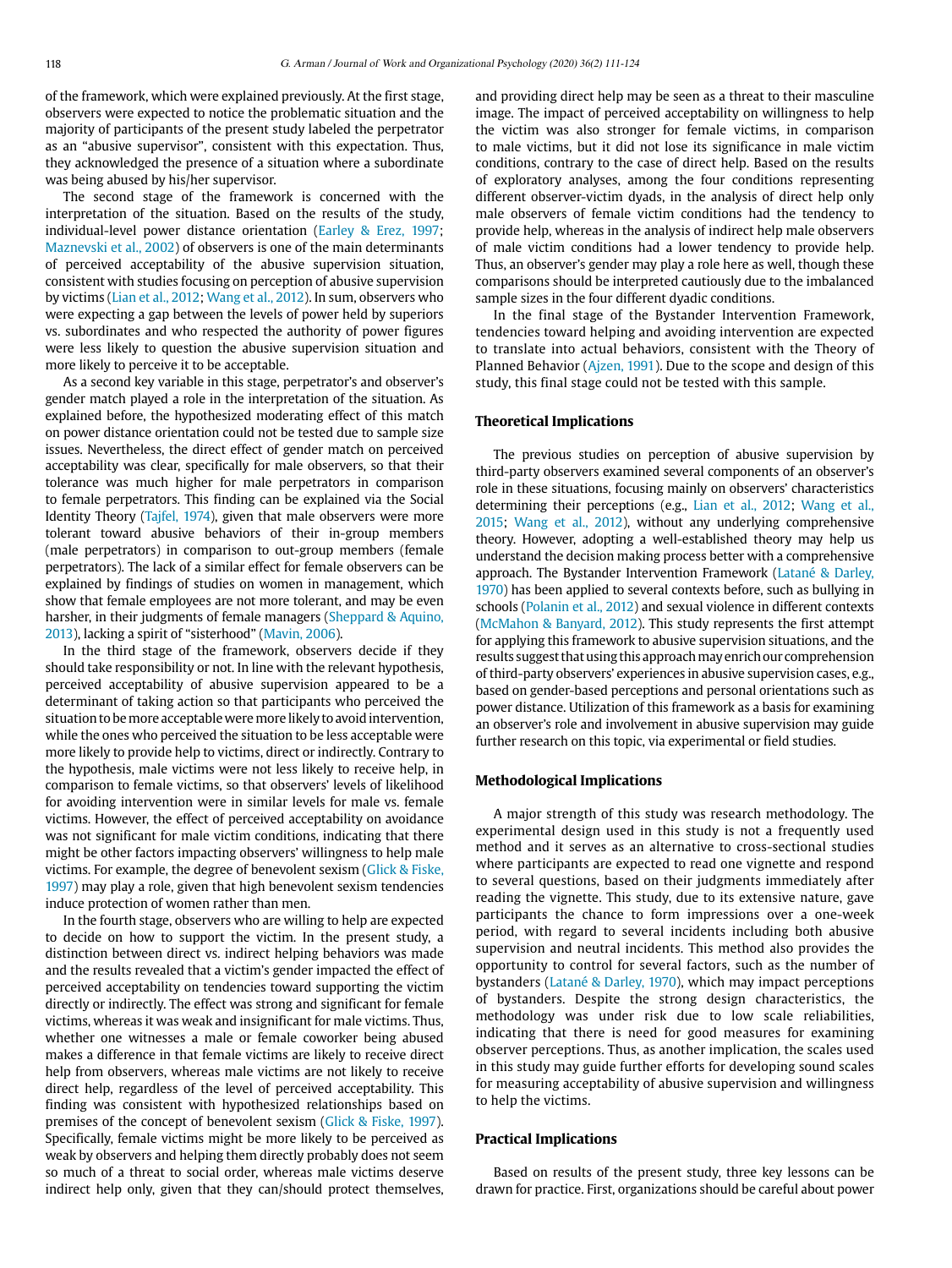distance orientation at individual, organizational, and cultural levels, since high levels of this orientation may lead to higher acceptability of abusive supervision by observers, as well as victims (Lian et al., 2012; Wang et al., 2012). Second, male victims of abusive supervision may need additional organizational support, given that they were less likely to receive direct help from observers. Third, organizations should be particularly careful about potential male perpetrators, since especially male observers were more tolerant towards their abusive behaviors.

Building on these issues, organizations can use two key mechanisms in their effort to minimize abusive supervision in work context. First, they should be careful about developing sustainable organizational cultures which promote and preserve ethical work environments. Organizational climates and cultures supporting high power distance may be a risk factor against the strive for ethical work places where behaviors such as abusive supervision are sincerely discouraged. Similarly, given that gender plays a role in the perception of abusive supervision, male dominant work places and organizational cultures may cause a risk to ethical climate and be more open to the negative impacts of abusive supervision. Thus, acknowledging culture at national level, which may be high in power distance and gender inequality, organizations should put effort for better work places by actively promoting ethical behavior and diversity. In addition to culture and climate, formal policies of organizations should be also supporting the ideals of ethical behavior and encourage observers, as well as victims, to speak out. Presence and application of such clear policies would be discouraging for perpetrators as well. Policies might be particularly helpful for male victims, who might be more likely to receive indirect help via organizational routes, where policies play a critical role. This effort may also have positive implications for employees with different sexual orientations, going above binomial assumptions of gender groups.

#### **Limitations**

The study had five main limitations. First, being vignette-based may be seen as a weakness, since it may limit generalizability of results to real life settings. However, as mentioned before, it provided the opportunity to control for several variables and focus on the effects of gender. Since abusive supervision cannot be manipulated in a real context, vignette-based research design is an accepted model of research in this area (e.g., Farh & Chen, 2014; Park et al., 2018). Second, the sample consisted of students due to the demanding experimental nature of the study; this may be considered a risk against generalizability of results to employees in real work settings. However, 89.4% of the sample had full- or part-time work experience, thus they were expected to have developed a notion of work contexts and norms in work settings. As a third limitation, as explained before, the low number of male respondents in the student subject pool impacted the analyses. Due to the demanding nature of the experimental design, recruiting the participants and retaining them for one week was a major challenge and the ratio of male participants could not be improved. Nevertheless, significant results, despite this limitation and imbalance among different conditions, may signal important relationships, which necessitate further research.

The fourth limitation was related to the order of presentation of the information and questions in line with the stages of the Bystander Intervention Framework (Latané & Darley, 1970). The most important issue here may be that the critical direct question about observers' perception of the situation was only asked on the last day of data collection. Specifically, participants were asked to rate the statement "Jane/John is an abusive supervisor" to understand if they recognized the situation, consistent with the first step of the framework. Asking this question on the first day (rather than on the last day) would be a serious problem, since this direct question would prime participants about the "abuse" aspect of upcoming vignettes. As the fifth limitation, reliability scores of the scales developed for this study were not very strong with values around .60, which may therefore cause a risk in the measurement. However, it is also suggested that .60 can be an acceptable value for the alpha coefficient (Loewenthal, 2004). Nevertheless, these scales should be improved for further research on this topic.

# **Further Research**

There is potential for further research on the perception and role of observers of abusive supervision, both conceptually and methodologically, with regard to the findings of this study. Conceptually, there may be many different factors impacting perceived acceptability of the situation and willingness to support the victims, in addition to study variables such as power distance orientation and genders of observer, victim, and perpetrator. For example, research shows that negative affectivity of subordinates plays a role in their perception of abusive supervision (Tepper et al., 2006), leading to a more pessimistic view where they find it less acceptable and are more influenced by its negative effects, whereas positive affectivity increases proactive behavior against abusive supervision ( $Xu$  et al., 2019). Similarly, victims with high levels of agreeableness, extraversion (Wang et al., 2015), and aggression (Brees et al., 2014) are more likely to react to abusive supervision (Wang et al., 2015). These personality characteristics may impact observers as well.

Including benevolent sexism (Glick & Fiske, 1997) as a variable, which may impact perceptions and actions of observers, may explain observers' gender-based attitudes toward victims. Personal relationships with the victim should be also considered since observers are more likely to provide help if they feel close with the victim (Coyne et al., 2019). Similarly, observers' relationship with the perpetrator may also play a role (Pan & Lin, 2016). Investigation of the ethical climate (Cullen et al., 1989) prevalent in organizations may be promising as a field study, given that it may impact observers' perceptions of abusive supervision and also their willingness to take action. Moreover, the analysis of implications of power distance orientation at national level via a cross-cultural study may widen our theoretical perspective, since behaviors such as bullying may be perceived to be more tolerable in some cultures, such as Italy (Giorgi et al., 2015). Finally, the effect of gender similarity with the perpetrator for victims vs. observers can be compared in future studies; a recent study showed that victims of abusive supervision experience higher levels of psychological distress when a perpetrator's gender matches their gender, since they feel higher levels of disappointment (Park et al., 2018).

#### **Conflict of Interest**

The author of this article declares no conflict of interest.

#### **Acknowledgement**

The author would like to thank Dr. Annette Towler, Lisa Hofmann, Dr. Zeynep Aycan, Dr. Caroline Fell Kurban, Oguz Gencay, Dr. Omer Erdem Kocak and all members of AYAM for their contributions to this manuscript at different phases of the study.

#### **References**

Ajzen, I. (1991). The theory of planned behavior. Organizational Behavior and Human Decision Processes, 50, 179-211. [https://doi.](https://doi.org/10.1016/0749-5978(91)90020-T) [org/10.1016/0749-5978\(91\)90020-T](https://doi.org/10.1016/0749-5978(91)90020-T)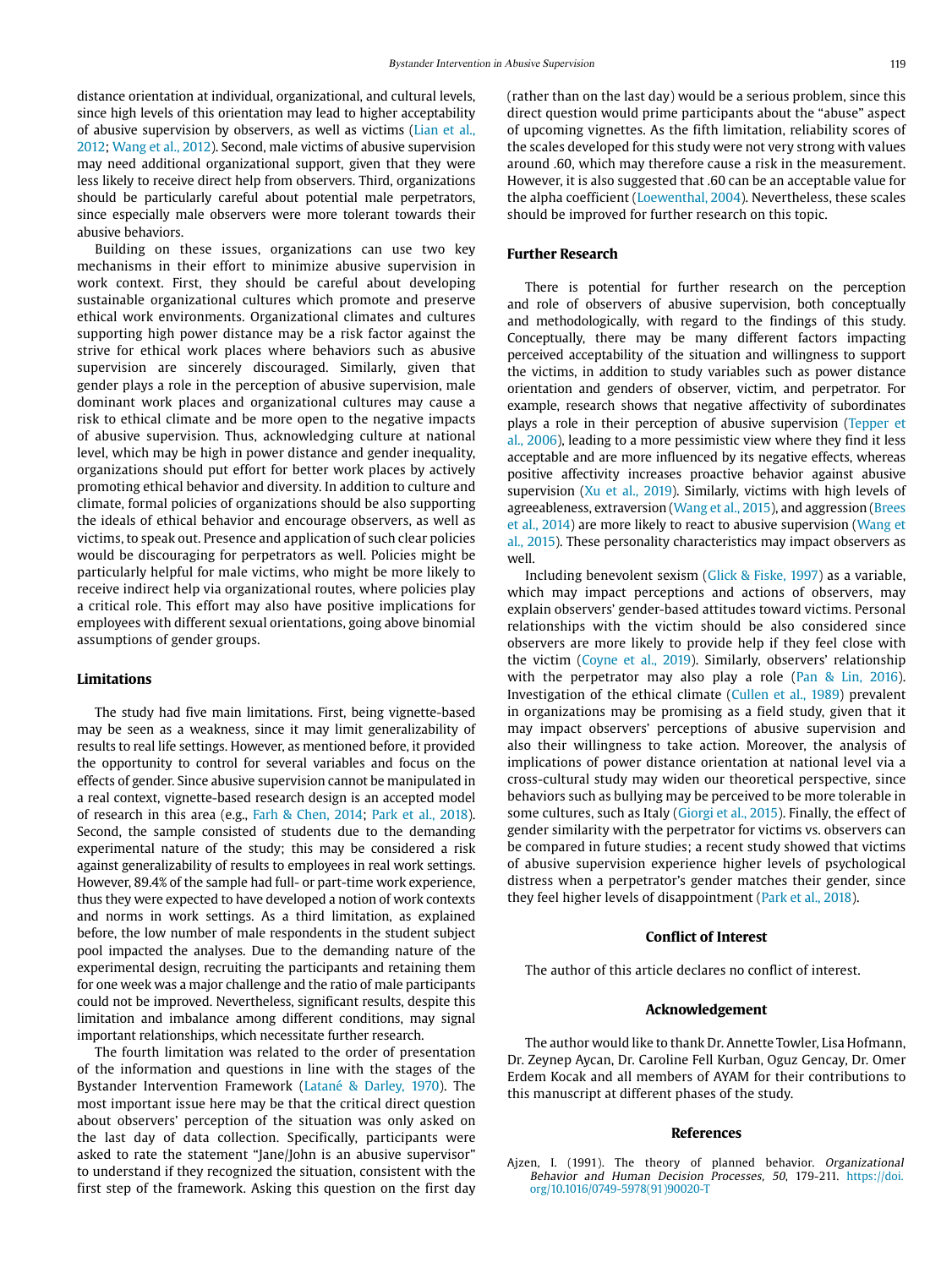- Baron, R. M., & Kenny, D. A. (1986). The moderator-mediator variable distinction in social psychological research: Conceptual, strategic, and statistical considerations. Journal of Personality and Social Psychology, 51, 1173-1182. https://doi.org/10.1037//0022-3514.51.6.1173
- Bem, S. L. (1981). Gender schema theory: A cognitive account of sex typing. Psychological Review, 88, 354-364. https://doi.org/10.1037//0033- 295x.88.4.354
- Brees, J., Mackey, J., Martinko, M., & Harvey, P. (2014). The mediating role of perceptions of abusive supervision in the relationship between personality and aggression. Journal of Leadership & Organizational Studies, 21, 403-413. https://doi.org/10.1177/1548051813505859
- Bulutlar, F., & Oz, E. U. (2009). The effects of ethical climates on bullying behaviour in the workplace. Journal of Business Ethics, 86, 273-295. https://doi.org/10.1007/s10551-008-9847-4
- Coyne, I., Gopaul, A. M., Campbell, M., Pankász, A., Garland, R., & Cousans, F. (2019) Bystander responses to bullying at work: The role of mode, type and relationship to target. Journal of Business Ethics, 157, 813- 827. https://doi.org/10.1007/s10551-017-3692-2
- Cullen, J. B., Victor, B., & Stephens, C. (1989). An ethical weather report: Assessing the organization's ethical climate. Organizational Dynamics, 18, 50-62. [https://doi.org/10.1016/0090-2616\(89\)90042-9](https://doi.org/10.1016/0090-2616(89)90042-9)
- Darley, J. M., & Batson, C. D. (1973). "From Jerusalem to Jericho": A study of situational and dispositional variables in helping behavior. Journal of Personality and Social Psychology, 27, 100-108. [https://doi.org//10.1037/](https://doi.org//10.1037/h0034449) [h0034449](https://doi.org//10.1037/h0034449)
- Darley, J. M., & Latané, B. (1968). Bystander intervention in emergencies: Diffusion of responsibility. Journal of Personality and Social Psychology, 8, 377-383. https://doi.org/10.1037/e667952010-001
- D'Cruz, P., & Noronha, E. (2011). The limits to workplace friendship: Managerialist HRM and bystander behaviour in the context of workplace bullying. *Employee Relations, 33,* 269-288. [https://doi.](https://doi.org/10.1108/01425451111121777) [org/10.1108/01425451111121777](https://doi.org/10.1108/01425451111121777)
- Eagly, A. H., & Crowley, M. (1986). Gender and helping behavior: A metaanalytic review of the social psychological literature. Psychological Bulletin, 100, 283-308. https://doi.org/10.1037/0033-2909.100.3.283
- Earley, P. C., & Erez, M. (1997). The transplanted executive: Why you need to understand how workers in other countries see the world differently. Oxford University Press.
- Farh, C. I., & Chen, Z. (2014). Beyond the individual victim: Multilevel consequences of abusive supervision in teams. Journal of Applied Psychology, 99, 1074-1095. https://doi.org/10.1037/a0037636
- French, J. R., & Raven, B. (1959). The bases of social power. In D. Cartwright (Ed.), Studies in social power (pp. 150-167). Institute for Social Research.
- Giorgi, G., Leon-Perez, J. M., & Arenas, A. (2015). Are bullying behaviors tolerated in some cultures? Evidence for a curvilinear relationship between workplace bullying and job satisfaction among Italian workers. *Journal of Business Ethics, 131,* 227-237. [https://doi.](https://doi.org/10.1007/s10551-014-2266-9) [org/10.1007/s10551-014-2266-9](https://doi.org/10.1007/s10551-014-2266-9)<br>Glick. P., & Fiske. S. T. (1996)
- P., & Fiske, S. T. (1996). The ambivalent sexism inventory: Differentiating hostile and benevolent sexism. Journal of Personality and Social Psychology, 70, 491-512. https://doi.org/10.1037/0022- 3514.70.3.491
- Glick, P., & Fiske, S. T. (1997). Hostile and benevolent sexism: Measuring ambivalent sexist attitudes toward women. Psychology of Women<br>Quarterly, 21, 119-135. https://doi.org/10.1111/j.1471-6402.1997. Quarterly, 21, 119-135. [https://doi.org/10.1111/j.1471-6402.1997.](https://doi.org/10.1111/j.1471-6402.1997.tb00104.x) [tb00104.x](https://doi.org/10.1111/j.1471-6402.1997.tb00104.x)
- Haggard, D. L., Robert, C., & Rose, A. J. (2011). Co-rumination in the workplace: Adjustment trade-offs for men and women who engage in excessive discussions of workplace problems. Journal of Business and Psychology, 26, 27-40. https://doi.org/10.1007/s10869-010-9169-2
- Harris, K. J., Harvey, P., Harris, R. B., & Cast, M. (2013). An investigation of abusive supervision, vicarious abusive supervision, and their joint impacts. The Journal of Social Psychology, 153, 38-50. [https://doi.org/](https://doi.org/10.1080/00224545.2012.703709) [10.1080/00224545.2012.703709](https://doi.org/10.1080/00224545.2012.703709)
- Hu, L., & Bentler, P. M. (1999). Cutoff criteria for fit indexes in covariance structure analysis: Conventional criteria versus new alternatives. Structural Equation Modeling, 6, 1-55. [https://doi.](https://doi.org/10.1080/10705519909540118) [org/10.1080/10705519909540118](https://doi.org/10.1080/10705519909540118)
- Hu, L., & Liu, Y. (2017). Abuse for status: A social dominance perspective of abusive supervision. Human Resource Management Review, 27, 328- 337. https://doi.org/10.1016/j.hrmr.2016.06.002
- Kline, R. B. (2011). Principles and practice of structural equation modeling (2nd ed.). Guilford.
- Khan, S. N. (2014). Impact of Hofstede's cultural dimensions on subordinate's perception of abusive supervision. International Journal of Business and Management, 9, 239-251. https://doi.org/10.5539/ijbm.v9n12p239
- Latané, B., & Darley, J. M. (1970). The unresponsive bystander: Why doesn't he help? Appleton-Century-Crofts.
- Lee, C., Pillutla, M., & Law, K. S. (2000). Power-distance, gender and organizational justice. Journal of Management, 26, 685-704. [https://](https://doi.org/10.1177/014920630002600405) [doi.org/10.1177/014920630002600405](https://doi.org/10.1177/014920630002600405)
- Lee, J., Wang, G., & Piccolo, R. F. (2018). Jekyll and Hyde leadership: A multilevel, multisample examination of charisma and abuse on follower and team outcomes. Journal of Leadership & Organizational Studies, 25, 399-415. https://doi.org/10.1177/1548051818757692
- Lian, H., Ferris, D. L., & Brown, D. J. (2012). Does power distance exacerbate or mitigate the effects of abusive supervision? It depends on the outcome. Journal of Applied Psychology, 97, 107-123. [https://doi.](https://doi.org/10.1037/a0024610) [org/10.1037/a0024610](https://doi.org/10.1037/a0024610)
- Lin, W., Wang, L., & Chen, S. (2013). Abusive supervision and employee well-being: The moderating effect of power distance orientation. Applied Psychology, 62, 308-329. https://doi.org/10.1111/j.1464-  $0597.2012.00520.$
- Loewenthal, K. M. (2004). An introduction to psychological tests and scales (2.ed.). Psychology Press.
- Martin, K. D., & Cullen, J. B. (2006). Continuities and extensions of ethical climate theory: A meta-analytic review. Journal of Business Ethics, 69, 175-194. https://doi.org/10.1007/s10551-006-9084-7
- Martinko, M. J., Harvey, P., Brees, J. R., & Mackey, J. (2013). A review of abusive supervision research. Journal of Organizational Behavior, 34, 120-137. https://doi.org/10.1002/job.1888
- Martinko, M. J., Sikora, D., & Harvey, P. (2012). The relationships between attribution styles, LMX, and perceptions of abusive supervision. Journal of Leadership & Organizational Studies, 19, 397-406. https:// doi.org/10.1177/1548051811435791
- Mavin, S. (2006). Venus envy: Problematizing solidarity behaviour and queen bees. Women in Management Review, 21, 264-276. [https://doi.](https://doi.org/10.1108/09649420610666579) [org/10.1108/09649420610666579](https://doi.org/10.1108/09649420610666579)
- Maznevski, M. L., Gomez, C. B., DiStefano, J. J., Noorderhaven, N. G., & Wu, P. C. (2002). Cultural dimensions at the individual level of analysis the cultural orientations framework. International Journal of Cross Cultural Management, 2, 275-295. https://doi.org/10.1177/147059580223001
- McMahon, S., & Banyard, V. L. (2012). When can I help? A conceptual framework for the prevention of sexual violence through bystander intervention. Trauma, Violence, & Abuse, 13, 3-14. [https://doi.](https://doi.org/10.1177/1524838011426015) [org/10.1177/1524838011426015](https://doi.org/10.1177/1524838011426015)
- Mitchell, M. S., Vogel, R. M., & Folger, R. (2015). Third-party reactions to abusive supervision of coworkers. Journal of Applied Psychology, 100, 1040-1055. https://doi.org/10.1037/apl0000002
- Ouyang, K., Lam, W., & Wang, W. (2015). Roles of gender and identification on abusive supervision and proactive behavior. Asia Pacific Journal of Management, 32, 671-691. https://doi.org/10.1007/s10490-015-9410-7
- Pan, S. Y., & Lin, K. J. (2018). Who suffers when supervisors are unhappy? The roles of leader-member exchange and abusive supervision. Journal of Business Ethics, 151, 799-811. https://doi.org/10.1007/s10551-016-  $3247 - y$
- Park, J. H., Carter, M. Z., DeFrank, R. S., & Deng, Q. (2018). Abusive supervision, psychological distress, and silence: The effects of gender dissimilarity between supervisors and subordinates. Journal of Business Ethics, 153, 775-792. https://doi.org/10.1007/s10551-016-3384-3
- Pearce, P. L., & Amato, P. R. (1980). A taxonomy of helping: A multidimensional scaling analysis. Social Psychology Quarterly, 43, 363-371. [https://doi.](https://doi.org/10.2307/3033956) [org/10.2307/3033956](https://doi.org/10.2307/3033956)
- Polanin, J. R., Espelage, D. L., & Pigott, T. D. (2012). A meta-analysis of school-based bullying prevention programs' effects on bystander intervention behavior. School Psychology Review, 41, 47-65. https:// doi.org/10.1037//0022-006x.71.1.136.
- Priesemuth, M. (2013). Stand up and speak up: Employees' prosocial reactions to observed abusive supervision. Business & Society, 52, 649- 665. https://doi.org/10.1177/0007650313490559
- Salin, D. (2011). The significance of gender for third parties' perceptions of negative interpersonal behaviour: Labelling and explaining negative acts. Gender, Work & Organization, 18, 571-591. [https://doi.org/10.1111/](https://doi.org/10.1111/j.1468-0432.2009.00465.x) [j.1468-0432.2009.00465.x](https://doi.org/10.1111/j.1468-0432.2009.00465.x)
- Sheppard, L. D., & Aquino, K. (2013). Much ado about nothing? Observers' problematization of women's same-sex conflict at work. The Academy of Management Perspectives, 27, 52-62. [https://doi.org/10.5465/](https://doi.org/10.5465/amp.2012.0005) [amp.2012.0005](https://doi.org/10.5465/amp.2012.0005)
- Tajfel, H. (1974). Social identity and intergroup behavior. Social Science Information, 13, 65-93. https://doi.org/10.4324/9780203505984-16
- Tepper, B. J. (2000). Consequences of abusive supervision. Academy of Management Journal, 43, 178-190. <https://doi.org/10.5465/1556375>
- Tepper, B. J. (2007). Abusive supervision in work organizations: Review, synthesis, and research agenda. Journal of Management, 33, 261-289. https://doi.org/10.1177/0149206307300812
- Tepper, B. J., Carr, J. C., Breaux, D. M., Geider, S., Hu, C., & Hua, W. (2009). Abusive supervision, intentions to quit, and employees' workplace deviance: A power/dependence analysis. Organizational Behavior and Human Decision Processes, 109, 156-167. [https://doi.org/10.1016/j.](https://doi.org/10.1016/j.obhdp.2009.03.004) [obhdp.2009.03.004](https://doi.org/10.1016/j.obhdp.2009.03.004)
- Tepper, B. J., Duffy, M. K., Henle, C. A., & Lambert, L. S. (2006). Procedural injustice, victim precipitation, and abusive supervision. Personnel Psychology, 59, 101-123. https://doi.org/10.1111/j.1744- 6570.2006.00725.x
- Tepper, B. J., Moss, S. E., & Duffy, M. K. (2011). Predictors of abusive supervision: Supervision perceptions of deep -level dissimilarity, relationship conflict, and subordinate performance. Academy of Management Journal, 54, 279-294. [https://doi.org/10.5465/](https://doi.org/10.5465/amj.2011.60263085) [amj.2011.60263085](https://doi.org/10.5465/amj.2011.60263085)
- Van Heugten, K. (2011). Theorizing active bystanders as change agents in workplace bullying of social workers. Families in Society: The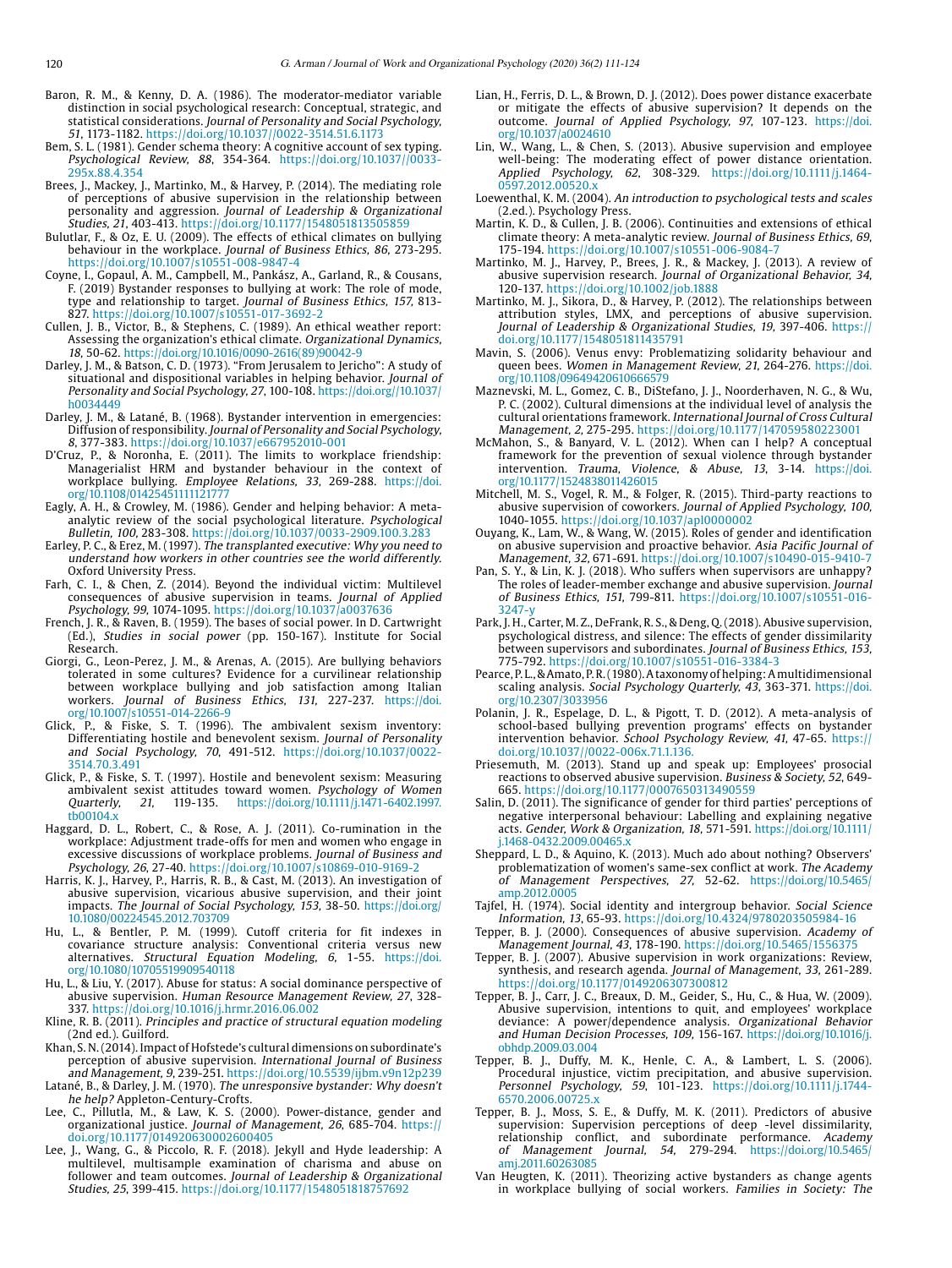Journal of Contemporary Social Services, 92, 219-224. [https://doi.](https://doi.org/10.1606/1044-3894.4090
) [org/10.1606/1044-3894.4090](https://doi.org/10.1606/1044-3894.4090
)

- Vogel, R. M., Mitchell, M. S., Tepper, B. J., Restubog, S. L., Hu, C., Hua, W., & Huang, J. C. (2015). A cross.cultural examination of subordinates' perceptions of and reactions to abusive supervision. Journal of Organizational Behavior, 36, 720-745. https://doi.org/10.1002/job.1984
- Wang, G., Harms, P. D., & Mackey, J. D. (2015). Does it take two to tangle? Subordinates' perceptions of and reactions to abusive supervision. Journal of Business Ethics, 131, 487-503. [https://doi.org/10.1007/](https://doi.org/10.1007/s10551-014-2292-) [s10551-014-2292-7](https://doi.org/10.1007/s10551-014-2292-)
- Wang, W., Mao, J., Wu, W., & Liu, J. (2012). Abusive supervision and workplace deviance: The mediating role of interactional justice and

the moderating role of power distance. Asia Pacific Journal of Human Resources, 50, 43-60. https://doi.org/10.1111/j.1744-7941.2011.00004.x

- Xu, Q., Zhang, G., & Chan, A. (2019). Abusive supervision and subordinate proactive behavior: Joint moderating roles of organizational identification and positive affectivity. Journal of Business Ethics, 157, 829-843. https://doi.org/10.1007/s10551-017-3691-3
- Zhang, Y., & Bednall, T. C. (2016). Antecedents of abusive supervision: A meta-analytic review. Journal of Business Ethics, 139, 455-471. https:// doi.org/10.1007/s10551-015-2657-6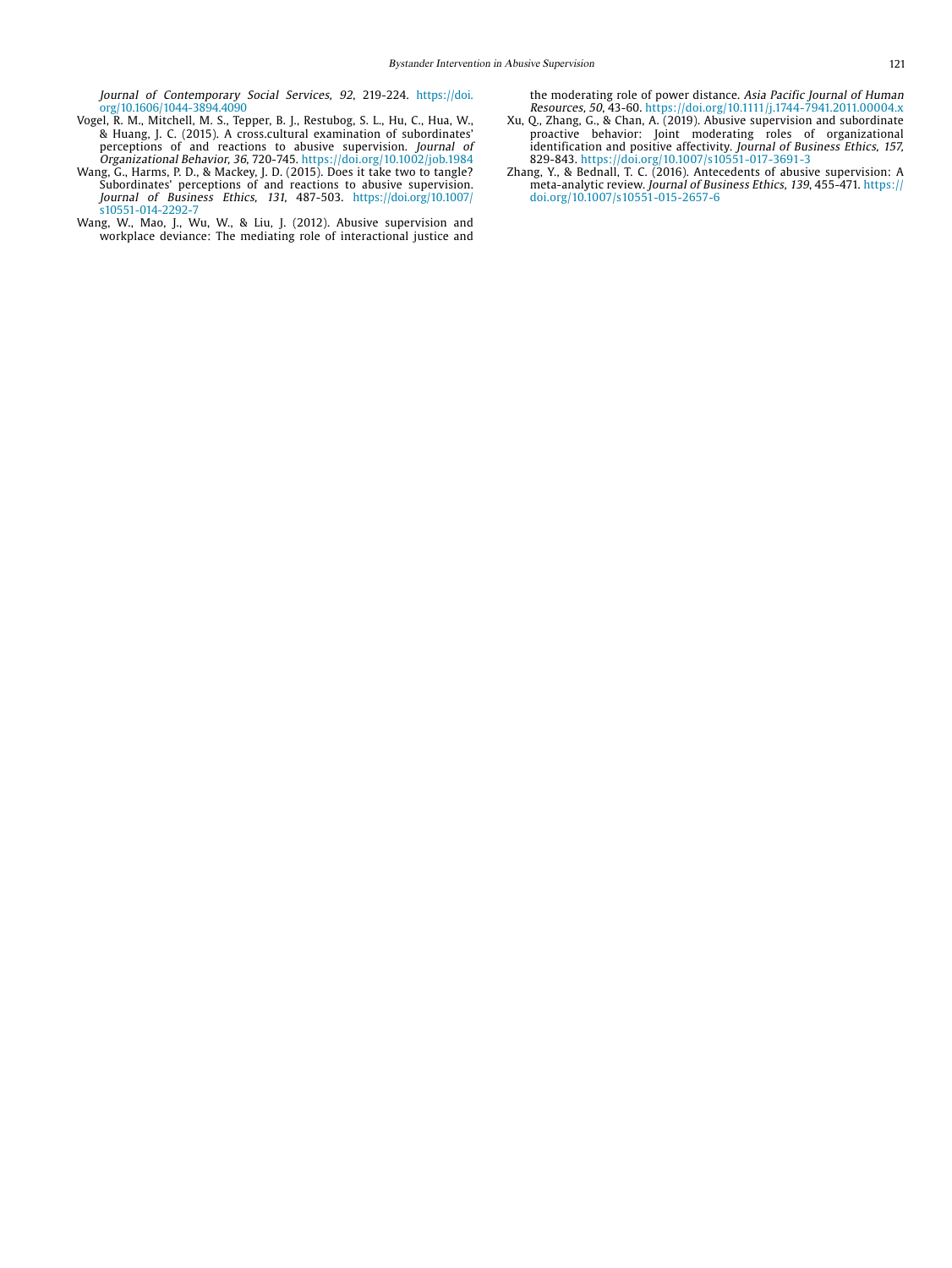# **Appendix A**

#### Sample Vignettes for Female Supervisor -Female Subordinate Condition

(Neutral): "Jane, Heather, and Tina are all in the conference room discussing the training and orientation program for new hires. Heather is the Supervisor of Training, so she has been working with Jane on this program. Heather explains that this orientation will assist in integrating the new employees into the company culture. Jane asks Tina if she has completed all the work. Tina lets her know that she has mailed out the New Employee Welcome letters and has confirmed 95% of the new employees will be accepting their positions. Heather continues to discuss what will be covered in the orientation, for example, The Elizabethan Hotel's policies and procedures, tax forms, any on the job training that may be needed, etc. The orientation will provide all the information to the new employees so that they will all become contributing members to this hotel team."

(Abusive Supervision): "It's Friday and the end of the workweek, everyone is excited for their weekend. Jane is visiting and socializing with the other employees. Jane asks Peter, "Hey Peter, what are you up to this weekend?" "Oh well, my wife is having a baby, and she wants me to paint the nursery this weekend. So we will be making a trip to Home Depot and spending the rest of the weekend painting, you?" Jane tells everyone about an old college friend coming into town and about the plans they have for the weekend. After Jane finished explaining every detail of her weekend Peter tries to include Tina, "Tina, what are your plans?" Tina replies with an "Oh not much, just relaxing, getting some yard work done." Jane gives a superior smirk and sarcastically says, "BIG weekend! "Tina tries to speak up, but Jane has already dominated the conversation and won't allow Tina to speak. Heather lets everyone know that she and her husband will be having a get together at her house to watch the football game on Sunday and gives an open invitation to anyone who may want to join.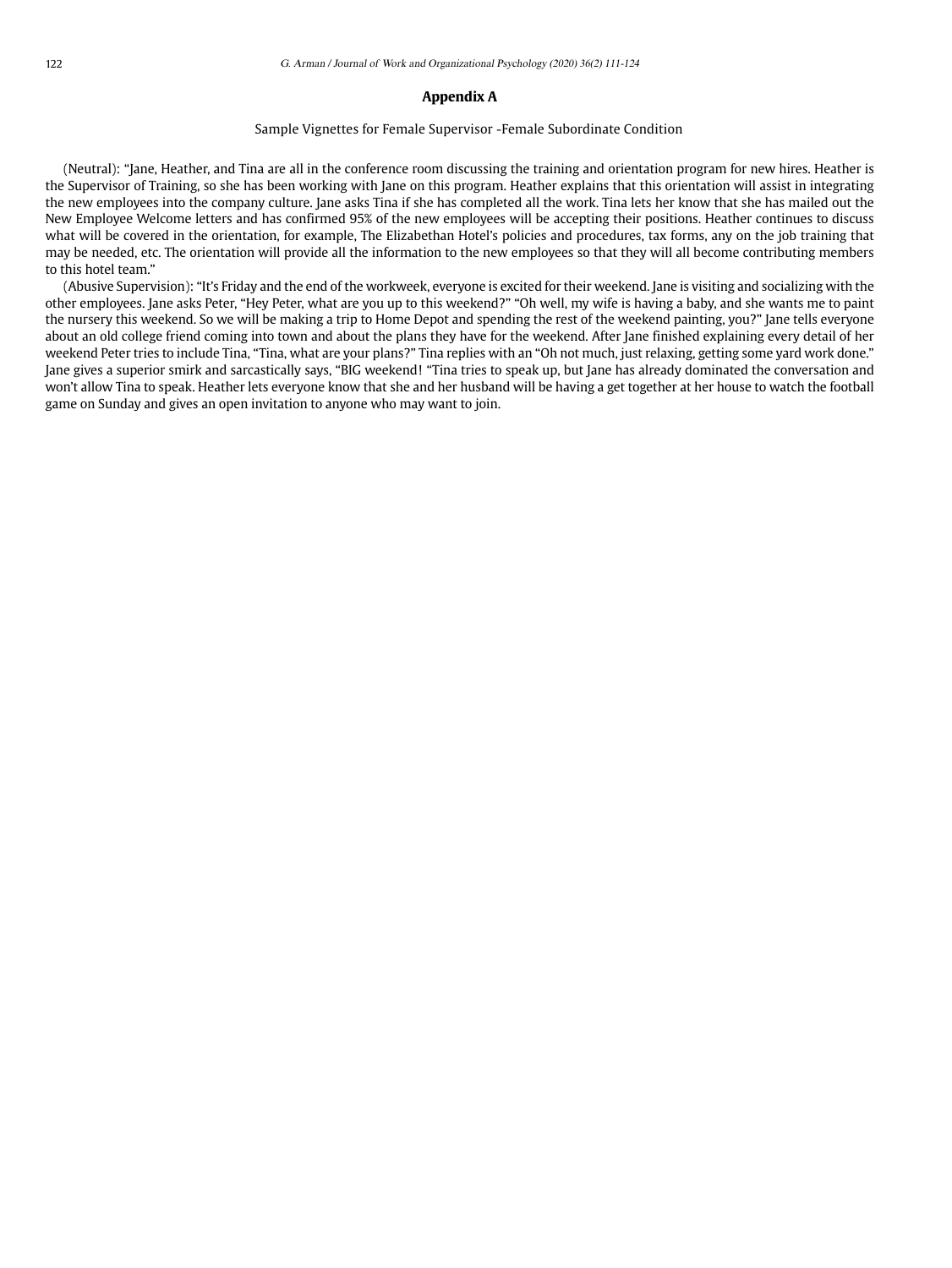# **Appendix B**

Perceived Acceptability of Abusive Supervision Scale

1. (The supervisor's name) is treating (the subordinate's name) fairly.

2. The relationship between (the supervisor's name) and (the subordinate's name) is a normal superior-subordinate relationship.

3. I would be fine with working with (the supervisor's name) as my supervisor.

4. If I were (the supervisor's name), I would treat my subordinates in the same manner.

5. (The supervisor's name) should revise her behaviors towards (the subordinate's name). (reversed).